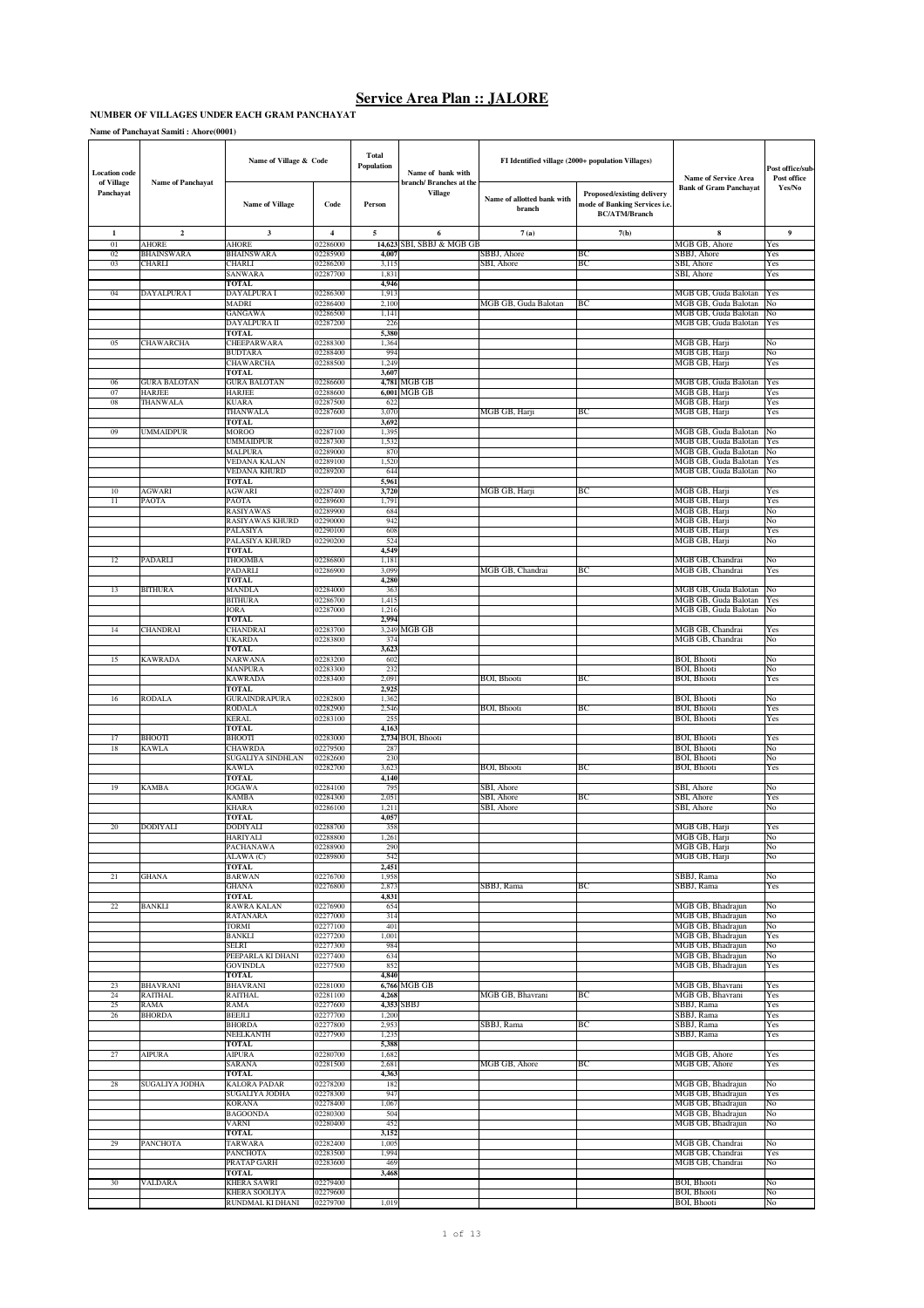## **Name of Panchayat Samiti : Ahore(0001)**

| <b>Location</b> code<br>of Village<br>Panchayat | <b>Name of Panchayat</b> | Name of Village & Code<br><b>Name of Village</b> | Code           | <b>Total</b><br>Population<br>Person | Name of bank with<br>branch/Branches at the<br><b>Village</b> | Name of allotted bank with<br>branch | FI Identified village (2000+ population Villages)<br>Proposed/existing delivery<br>mode of Banking Services i.e<br><b>BC/ATM/Branch</b> | <b>Name of Service Area</b><br><b>Bank of Gram Panchayat</b> | Post office/sub-<br>Post office<br>Yes/No |
|-------------------------------------------------|--------------------------|--------------------------------------------------|----------------|--------------------------------------|---------------------------------------------------------------|--------------------------------------|-----------------------------------------------------------------------------------------------------------------------------------------|--------------------------------------------------------------|-------------------------------------------|
| 1                                               | $\overline{2}$           | $\overline{\mathbf{3}}$                          | $\overline{4}$ | 5                                    | 6                                                             | 7(a)                                 | 7(b)                                                                                                                                    | $\bf{8}$                                                     | $\mathbf{9}$                              |
|                                                 |                          | MOOLEWA                                          | 02279800       | 1,146                                |                                                               |                                      |                                                                                                                                         | <b>BOI, Bhooti</b>                                           | No                                        |
|                                                 |                          | VALDARA                                          | 02282500       | 1.188                                |                                                               |                                      |                                                                                                                                         | <b>BOI</b> . Bhooti                                          | Yes                                       |
|                                                 |                          | <b>TOTAL</b>                                     |                | 3.353                                |                                                               |                                      |                                                                                                                                         |                                                              |                                           |
| 31                                              | <b>CHOONDA</b>           | MOHIWARA                                         | 02278900       | 1.323                                |                                                               |                                      |                                                                                                                                         | <b>BOI</b> . Bhooti                                          | No                                        |
|                                                 |                          | MAHESHPURA                                       | 02279900       | 87                                   |                                                               |                                      |                                                                                                                                         | <b>BOI, Bhooti</b>                                           | No                                        |
|                                                 |                          | <b>CHOONDA</b>                                   | 02280000       | 1,530                                |                                                               |                                      |                                                                                                                                         | <b>BOI, Bhooti</b>                                           | Yes                                       |
|                                                 |                          | KISHANGARH                                       | 02280100       | 1.409                                |                                                               |                                      |                                                                                                                                         | <b>BOI</b> . Bhooti                                          | No                                        |
|                                                 |                          | <b>TOTAL</b>                                     |                | 4.349                                |                                                               |                                      |                                                                                                                                         |                                                              |                                           |
| 32                                              | SANKHWALI                | SANKHWALI                                        | 02282300       | 3,059                                | SBBJ                                                          |                                      |                                                                                                                                         | SBBJ, Shankhwali                                             | Yes                                       |
|                                                 |                          | <b>AKORA PADAR</b>                               | 02283900       | 467                                  |                                                               |                                      |                                                                                                                                         | SBBJ, Shankhwali                                             | No                                        |
|                                                 |                          | <b>TOTAL</b>                                     |                | 3.526                                |                                                               |                                      |                                                                                                                                         |                                                              |                                           |
| 33                                              | NIMBLA                   | KHERA DHANARI                                    | 02278700       | 74                                   |                                                               |                                      |                                                                                                                                         | MGB GB, Bhadraiun                                            | No                                        |
|                                                 |                          | <b>KUARDA</b>                                    | 02278800       | 698                                  |                                                               |                                      |                                                                                                                                         | MGB GB, Bhadrajun                                            | No                                        |
|                                                 |                          | NIMBLA                                           | 02280200       | 2,520                                |                                                               | MGB GB, Bhadrajun                    | BC                                                                                                                                      | MGB GB, Bhadrajun                                            | Yes                                       |
|                                                 |                          | GURARAMA                                         | 02282200       | 900                                  |                                                               |                                      |                                                                                                                                         | MGB GB, Bhadrajun                                            | No                                        |
|                                                 |                          | <b>TOTAL</b>                                     |                | 4,192                                |                                                               |                                      |                                                                                                                                         |                                                              |                                           |
| 34                                              | <b>NORWA</b>             | <b>MORI TOKARIYA</b>                             | 02279000       | UnInhabited                          |                                                               |                                      |                                                                                                                                         | MGB GB, Bhadrajun                                            | No                                        |
|                                                 |                          | <b>NORWA</b>                                     | 02279100       | 1.984                                |                                                               |                                      |                                                                                                                                         | MGB GB, Bhadraiun                                            | Yes                                       |
|                                                 |                          | KUNDLI                                           | 02279200       | 163                                  |                                                               |                                      |                                                                                                                                         | MGB GB, Bhadrajun                                            | No                                        |
|                                                 |                          | MALGARH                                          | 02279300       | 1,611                                |                                                               |                                      |                                                                                                                                         | MGB GB, Bhadrajun                                            | No                                        |
|                                                 |                          | <b>TOTAL</b>                                     |                | 3,758                                |                                                               |                                      |                                                                                                                                         |                                                              |                                           |
| 35                                              | <b>BHADRAJOON</b>        | <b>BHADRAJOON</b>                                | 02278500       |                                      | 4,499 MGB GB                                                  |                                      |                                                                                                                                         | MGB GB, Bhadrajun                                            | Yes                                       |
|                                                 |                          | THOOMBA KA GOLIYA                                | 02278600       | 490                                  |                                                               |                                      |                                                                                                                                         | MGB GB, Bhadrajun                                            | No                                        |
|                                                 |                          | <b>TOTAL</b>                                     |                | 4.989                                |                                                               |                                      |                                                                                                                                         |                                                              |                                           |
| 36                                              | BALA                     | MOTISARI                                         | 02278000       | 428                                  |                                                               |                                      |                                                                                                                                         | MGB GB, Bhavrani                                             | No                                        |
|                                                 |                          | <b>BALA</b>                                      | 02278100       | 3,495                                |                                                               | MGB GB. Bhavrani                     | ВC                                                                                                                                      | MGB GB, Bhavrani                                             | Yes                                       |
|                                                 |                          | <b>TOTAL</b>                                     |                | 3.923                                |                                                               |                                      |                                                                                                                                         |                                                              |                                           |
| 37                                              | NOSRA                    | NOSRA                                            | 02280500       | 3,440                                |                                                               | MGB GB, Bhadrajun                    | BС                                                                                                                                      | MGB GB, Bhadrajun                                            | Yes                                       |
|                                                 |                          | KHAMBI                                           | 02280600       | 190                                  |                                                               |                                      |                                                                                                                                         | MGB GB, Bhadrajun                                            | No                                        |
|                                                 |                          | DOODIYA                                          | 02282100       | 526                                  |                                                               |                                      |                                                                                                                                         | MGB GB, Bhadrajun                                            | No                                        |
|                                                 |                          | <b>TOTAL</b>                                     |                | 4,156                                |                                                               |                                      |                                                                                                                                         |                                                              |                                           |
| 38                                              | VEDIA                    | VEDIA                                            | 02281600       | 1,561                                |                                                               |                                      |                                                                                                                                         | MGB GB, Bhadrajun                                            | Yes                                       |
|                                                 |                          | CHHANGARI                                        | 02281700       | 819                                  |                                                               |                                      |                                                                                                                                         | MGB GB, Bhadrajun                                            | No                                        |
|                                                 |                          | <b>TOTAL</b>                                     |                | 2.380                                |                                                               |                                      |                                                                                                                                         |                                                              |                                           |
| 39                                              | <b>BAORI</b>             | <b>BAORI</b>                                     | 02280800       | 1,932                                |                                                               |                                      |                                                                                                                                         | MGB GB, Bhavrani                                             | Yes                                       |
|                                                 |                          | SANDAN                                           | 02280900       | 1,354                                |                                                               |                                      |                                                                                                                                         | MGB GB, Bhavrani                                             | No                                        |
|                                                 |                          | <b>TOTAL</b>                                     |                | 3.286                                |                                                               |                                      |                                                                                                                                         |                                                              |                                           |
| 40                                              | <b>AJEETPURA</b>         | KOTRA                                            | 02281800       | 953                                  |                                                               |                                      |                                                                                                                                         | SBI, Ahore                                                   | No                                        |
|                                                 |                          | <b>AJEETPURA</b>                                 | 02281900       | 682                                  |                                                               |                                      |                                                                                                                                         | SBI. Ahore                                                   | No                                        |
|                                                 |                          | <b>JOGNI KHERA</b>                               | 02282000       | 525                                  |                                                               |                                      |                                                                                                                                         | SBI, Ahore                                                   | No                                        |
|                                                 |                          | <b>JAITPURA</b>                                  | 02284200       | 558                                  |                                                               |                                      |                                                                                                                                         | SBI, Ahore                                                   | No                                        |
|                                                 |                          | <b>TOTAL</b>                                     |                | 2.718                                |                                                               |                                      |                                                                                                                                         |                                                              |                                           |
| 41                                              | SEDARIYA BALOTAN         | <b>SUGALIYA BALOTAN</b>                          | 02289300       | 649                                  |                                                               |                                      |                                                                                                                                         | MGB GB, Guda Balotan                                         | No                                        |
|                                                 |                          | SEDARIYA BALOTAN                                 | 02289400       | 1.694                                |                                                               |                                      |                                                                                                                                         | MGB GB, Guda Balotan                                         | No                                        |
|                                                 |                          | ALAWA (B)                                        | 02289500       | 107                                  |                                                               |                                      |                                                                                                                                         | MGB GB, Guda Balotan                                         | No                                        |
|                                                 |                          | ALAWA (A)                                        | 02289700       | 199                                  |                                                               |                                      |                                                                                                                                         | MGB GB, Guda Balotan                                         | No                                        |
|                                                 |                          | <b>TOTAL</b>                                     |                | 2,649                                |                                                               |                                      |                                                                                                                                         |                                                              |                                           |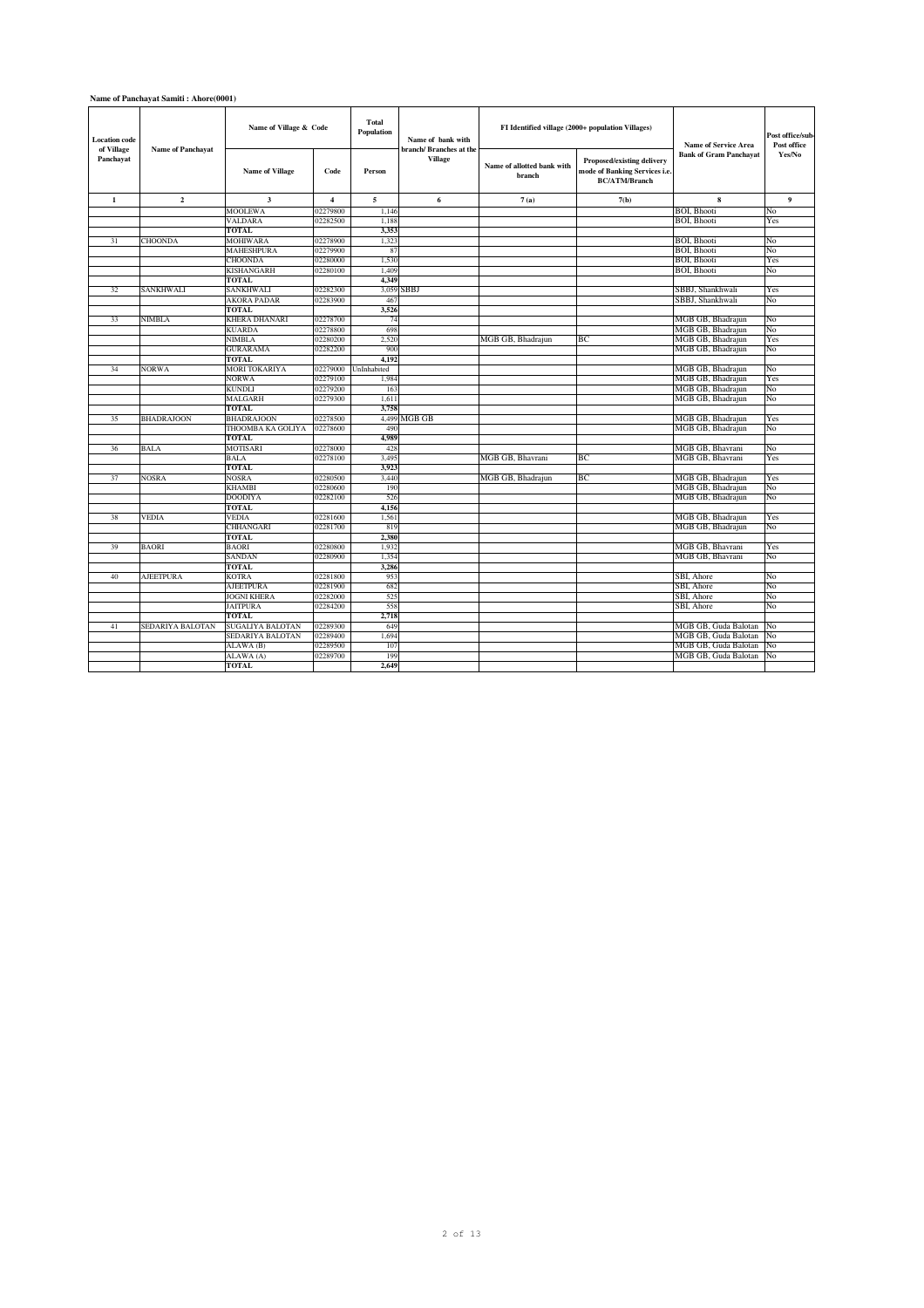### **NUMBER OF VILLAGES UNDER EACH GRAM PANCHAYAT**

**Name of Panchayat Samiti : Jalore(0002)**

| <b>Location</b> code    |                               | Name of Village & Code                     |                      | Total<br>Population | Name of bank<br>with branch/<br><b>Branches</b> at the | FI Identified village (2000+ population Villages) |                                                                              | <b>Name of Service Area</b>              | Post office/sub<br>Post office |
|-------------------------|-------------------------------|--------------------------------------------|----------------------|---------------------|--------------------------------------------------------|---------------------------------------------------|------------------------------------------------------------------------------|------------------------------------------|--------------------------------|
| of Village<br>Panchayat | <b>Name of Panchayat</b>      | <b>Name of Village</b>                     | Code                 | Person              | <b>Village</b>                                         | Name of allotted bank with<br>branch              | Proposed/existing delivery<br>mode of Banking Services<br>i.e. BC/ATM/Branch | <b>Bank of Gram</b><br>Panchayat         | Yes/No                         |
| 1                       | $\mathbf{2}$                  | 3                                          | $\overline{\bf{4}}$  | 5                   | 6                                                      | 7(a)                                              | 7(b)                                                                         | 8                                        | 9                              |
| 01                      | <b>BADANWARI</b>              | <b>BADANWARI</b>                           | 02285400             | 2,415               |                                                        | MGB GB, Godan                                     | BС                                                                           | MGB GB, Godan                            | Yes                            |
| 02                      | <b>DEOKI</b>                  | <b>MEETHRI</b><br><b>DEOKI</b>             | 02284700<br>02284800 | 1,986<br>1,046      |                                                        |                                                   |                                                                              | MGB GB, Godan<br>MGB GB, Godan           | No<br>Yes                      |
|                         |                               | <b>HANWANTGARH</b>                         | 02284900             | 351                 |                                                        |                                                   |                                                                              | MGB GB, Godan                            | No                             |
|                         |                               | <b>TOTAL</b>                               |                      | 3,383               |                                                        |                                                   |                                                                              |                                          |                                |
| 03                      | GODAN                         | GODAN                                      | 02285800<br>02285500 |                     | 2,966 MGB GB                                           |                                                   |                                                                              | MGB GB, Godan                            | Yes                            |
| 04                      | SANKARNA                      | <b>RATANPURA</b><br>SANKARNA               | 02285600             | 433<br>3,013        |                                                        | SBI, Jalore                                       | BС                                                                           | SBI, Jalore<br>SBI, Jalore               | No<br>Yes                      |
|                         |                               | <b>BEECHHAWARI</b>                         | 02285700             | 687                 |                                                        |                                                   |                                                                              | SBI, Jalore                              | No                             |
|                         |                               | <b>TOTAL</b>                               |                      | 4,133               |                                                        |                                                   |                                                                              |                                          |                                |
| 05                      | 00N                           | <b>BHANLI PUROHITAN</b><br><b>OON</b>      | 02287800<br>02287900 | 988<br>2,131        |                                                        | MGB GB, Jalore                                    | BС                                                                           | MGB GB, Jalore<br>MGB GB, Jalore         | No<br>Yes                      |
|                         |                               | <b>KANIWARA</b>                            | 02288000             | 589                 |                                                        |                                                   |                                                                              | MGB GB, Jalore                           | No                             |
|                         |                               | <b>RAJANWARI</b>                           | 02288100             | 317                 |                                                        |                                                   |                                                                              | MGB GB, Jalore                           | No                             |
|                         |                               | PANDGARA                                   | 02288200             | 89                  |                                                        |                                                   |                                                                              | MGB GB, Jalore                           | No                             |
| 06                      | <b>DEBAWAS</b>                | <b>TOTAL</b><br><b>DEBAWAS</b>             | 02281400             | 4,922<br>3,281      |                                                        | MGB GB, Bishangarh                                | BС                                                                           | MGB GB, Bishangarh                       | Yes                            |
| 07                      | <b>ODWARA</b>                 | <b>PANWA</b>                               | 02281200             | 1,204               |                                                        |                                                   |                                                                              | MGB GB, Bishangarh                       | No                             |
|                         |                               | <b>ODWARA</b>                              | 02281300             | 2,500               |                                                        | MGB GB, Bishangarh                                | BC                                                                           | <b>MGB GB, Bishangarh Yes</b>            |                                |
|                         |                               | <b>TOTAL</b>                               |                      | 3,704               |                                                        |                                                   |                                                                              |                                          |                                |
| 08                      | SAMOOJA                       | BAGOTRA<br>SAMOOJA                         | 02284400<br>02284500 | 145<br>1,789        |                                                        |                                                   |                                                                              | MGB GB, Godan<br>MGB GB, Godan           | No<br>Yes                      |
|                         |                               | SEDARIYA KUPAWATAN                         | 02284600             | 703                 |                                                        |                                                   |                                                                              | MGB GB. Godan                            | No                             |
|                         |                               | TOTAL                                      |                      | 2,637               |                                                        |                                                   |                                                                              |                                          |                                |
| 09                      | <b>DECHHOO</b>                | <b>BOKRA</b>                               | 02285000             | 1,178               |                                                        |                                                   |                                                                              | MGB GB, Godan                            | Yes                            |
|                         |                               | SAPNI                                      | 02285100             | 236                 |                                                        |                                                   |                                                                              | MGB GB, Godan                            | No                             |
|                         |                               | <b>SARUPURA</b><br><b>DECHHOO</b>          | 02285200<br>02285300 | 532<br>1,232        |                                                        |                                                   |                                                                              | MGB GB, Godan<br>MGB GB, Godan           | No<br>No                       |
|                         |                               | <b>TOTAL</b>                               |                      | 3,178               |                                                        |                                                   |                                                                              |                                          |                                |
| 10                      | SAMATI PURA                   | SARDARGARH                                 | 02293900             | 1,661               |                                                        |                                                   |                                                                              | SBI, Jalore                              | No                             |
|                         |                               | <b>SAMATI PURA</b>                         | 02294000             | 1,933               |                                                        |                                                   |                                                                              | SBI, Jalore                              | Yes                            |
|                         |                               | CHAK SAMATIPURA<br><b>MAHESHPURA</b>       | 02294100<br>02294200 | 854                 |                                                        |                                                   |                                                                              | SBI, Jalore<br>SBI, Jalore               | No<br>No                       |
|                         |                               | <b>TOTAL</b>                               |                      | 4,448               |                                                        |                                                   |                                                                              |                                          |                                |
| 11                      | CHANDANA                      | CHANDANA                                   | 02296700             | 2,406               |                                                        | SBBJ, Siyana                                      | BС                                                                           | SBBJ, Siyana                             | Yes                            |
|                         |                               | KANDAR                                     | 02296900             | 1,517               |                                                        |                                                   |                                                                              | SBBJ, Siyana                             | No                             |
| 12                      | <b>MEDA UPARLA</b>            | <b>TOTAL</b><br><b>MEDA UPARLA</b>         | 02294500             | 3,923<br>1,266      |                                                        |                                                   |                                                                              | SBBJ, Siyana                             | Yes                            |
|                         |                               | MAYLAWAS                                   | 02296200             | 1,837               |                                                        |                                                   |                                                                              | SBBJ, Siyana                             | No                             |
|                         |                               | MEDANICHLA                                 | 02296300             | 315                 |                                                        |                                                   |                                                                              | SBBJ, Siyana                             | No                             |
|                         |                               | TAKHTPURA                                  | 02296400             | 225                 |                                                        |                                                   |                                                                              | SBBJ, Siyana                             | No                             |
|                         |                               | <b>BHETALA</b><br><b>TOTAL</b>             | 02296500             | 1,519<br>5,162      |                                                        |                                                   |                                                                              | SBBJ, Siyana                             | Yes                            |
| 13                      | <b>SIWNA</b>                  | <b>RAMPURIYA</b>                           | 02297000             | 2,577 BOI           |                                                        |                                                   |                                                                              | BOI, Raipuriya                           | Yes                            |
|                         |                               | SIWNA                                      | 02297600             | 2,714               |                                                        | BOI, Raipuriya                                    | BC                                                                           | BOI, Raipuriya                           | Yes                            |
|                         |                               | TOTAL                                      |                      | 5,291               |                                                        |                                                   |                                                                              |                                          |                                |
| 14                      | NOON                          | NARPARA<br>NOON                            | 02295300<br>02295400 | 1,134<br>3,397      |                                                        | MGB GB, Santhu                                    | BС                                                                           | MGB GB, Santhu<br>MGB GB, Santhu         | No<br>Yes                      |
|                         |                               | <b>TOTAL</b>                               |                      | 4,531               |                                                        |                                                   |                                                                              |                                          |                                |
| 15                      | SIYANA                        | SIYANA                                     | 02296800             |                     | 9,994 SBBJ                                             |                                                   |                                                                              | SBBJ, Siyana                             | Yes                            |
| 16                      | AKOLI                         | <b>DEWARA</b>                              | 02297100             | 978                 |                                                        |                                                   |                                                                              | SBBJ, Bagra                              | No                             |
|                         |                               | AKOLI<br><b>TOTAL</b>                      | 02297200             | 4,042<br>5,020      |                                                        | SBBJ, Bagra                                       | BС                                                                           | SBBJ, Bagra                              | Yes                            |
| 17                      | <b>SANTHOO</b>                | <b>SANTHOO</b>                             | 02295500             |                     | 8,343 MGB GB                                           |                                                   |                                                                              | MGB GB, Santhu                           | Yes                            |
| 18                      | CHOORA                        | CHOORA                                     | 02295100             | 2,716               |                                                        | MGB GB. Bakra Road                                | BС                                                                           | MGB GB, Bakra Road                       | Yes                            |
|                         |                               | SARAT                                      | 02295200             | 2,471               |                                                        | MGB GB, Bakra Road                                | ВC                                                                           | MGB GB, Bakra Road                       | Yes                            |
|                         |                               | TOTAL                                      | 02295600             | 5,187               | 9,213 SBBJ, MGB GB                                     |                                                   |                                                                              |                                          |                                |
| 19<br>20                | <b>BAGRA</b><br><b>DOODSI</b> | <b>BAGRA</b><br><b>DOODSI</b>              | 02295700             | 3,417               |                                                        | SBBJ, Bagra                                       | ВC                                                                           | SBBJ, Bagra<br>SBBJ, Bagra               | Yes<br>Yes                     |
|                         |                               | <b>ADWARA</b>                              | 02295900             | 1,095               |                                                        |                                                   |                                                                              | SBBJ, Bagra                              |                                |
|                         |                               | <b>TOTAL</b>                               |                      | 4,512               |                                                        |                                                   |                                                                              |                                          |                                |
| 21                      | <b>DIGAON</b>                 | NAGNI<br><b>DIGAON</b>                     | 02295800<br>02296000 | 811<br>1,889        |                                                        |                                                   |                                                                              | SBBJ, Bagra<br>SBBJ, Bagra               | No<br>Yes                      |
|                         |                               | DEVDA                                      | 02296100             | 284                 |                                                        |                                                   |                                                                              | SBBJ, Bagra                              | No                             |
|                         |                               | NABI                                       | 02296600             | 740                 |                                                        |                                                   |                                                                              | SBBJ, Bagra                              | No                             |
|                         |                               | <b>TOTAL</b>                               |                      | 3,724               |                                                        |                                                   |                                                                              | MGB GB, Jalore                           |                                |
| 22                      | LETA                          | <b>RANCHHOR NAGAR</b><br>JALOR (B) (RURAL) | 02293700<br>02293800 | 726<br>3,979        |                                                        | MGB GB, Jalore                                    | BС                                                                           | MGB GB, Jalore                           | Yes                            |
|                         |                               | LETA                                       | 02294300             | 2,832               |                                                        | MGB GB, Jalore                                    | BC                                                                           | MGB GB, Jalore                           | Yes                            |
|                         |                               | <b>TOTAL</b>                               |                      | 7,537               |                                                        |                                                   |                                                                              |                                          |                                |
| 23                      | <b>MARGAON</b>                | <b>RANIWARA</b>                            | 02293000             | 1,202               |                                                        |                                                   |                                                                              | MGB GB, Bakra Road                       | No                             |
|                         |                               | MARGAON<br><b>TOTAL</b>                    | 02293100             | 2,009<br>3,211      |                                                        | MGB GB, Bakra Road                                | BC                                                                           | MGB GB, Bakra Road                       | Yes                            |
| 24                      | <b>BHAGLI SINDHLAN</b>        | <b>BHAGLI SINDHLAN</b>                     | 02293600             | 1,941               |                                                        |                                                   |                                                                              | <b>ICICI</b> Bank                        | Yes                            |
|                         |                               | MADALPURA                                  | 02294800             | 1,115               |                                                        |                                                   |                                                                              | <b>ICICI</b> Bank                        | No                             |
|                         |                               | <b>DHANPUR</b>                             | 02294900             | 2,042               |                                                        | <b>ICICI Bank</b>                                 | BС                                                                           | <b>ICICI Bank</b>                        | Yes                            |
| 25                      | <b>NARNAWAS</b>               | TOTAL<br>DHAWALA                           | 02294400             | 5,098<br>1,435      |                                                        |                                                   |                                                                              | SBBJ, Bagra                              | No                             |
|                         |                               | NARNAWAS                                   | 02294600             | 1,291               |                                                        |                                                   |                                                                              | SBBJ, Bagra                              | Yes                            |
|                         |                               | NAYA NARNAWAS                              | 02294700             | 631                 |                                                        |                                                   |                                                                              | SBBJ, Bagra                              | No                             |
|                         |                               | <b>TOTAL</b>                               |                      | 3,357               |                                                        |                                                   |                                                                              |                                          |                                |
| 26                      | <b>BAKRAROAD</b>              | <b>BAKRAROAD</b>                           | 02293200             |                     | 1,344 MGB GB                                           |                                                   |                                                                              | MGB GB, Bakra Road<br>MGB GB, Bakra Road | Yes                            |
|                         |                               | DAKATARA<br>TOTAL                          | 02293300             | 2,057<br>3,401      |                                                        | MGB GB, Bakra Road                                | BC                                                                           |                                          | Yes                            |
| 27                      | <b>REWAT</b>                  | <b>REWAT</b>                               | 02293500             | 2,522               |                                                        | <b>ICICI Bank</b>                                 | BC                                                                           | <b>ICICI</b> Bank                        | Yes                            |
|                         |                               | MAUK                                       | 02295000             | 1,303               |                                                        |                                                   |                                                                              | <b>ICICI</b> Bank                        | No                             |
|                         |                               | TOTAL                                      |                      | 3,825               |                                                        |                                                   |                                                                              |                                          |                                |
| 28                      | <b>BEEBALSAR</b>              | DELDARI<br><b>BEEBALSAR</b>                | 02297300<br>02297400 | 2,159<br>2,011      |                                                        | MGB GB, Santhu<br>MGB GB, Santhu                  | BC<br>BC                                                                     | MGB GB, Santhu<br>MGB GB, Santhu         | Yes<br>Yes                     |
|                         |                               | <b>SUMERGARH</b>                           | 02297500             | 1,261               |                                                        |                                                   |                                                                              | MGB GB, Santhu                           | No                             |
|                         |                               | TOTAL                                      |                      | 5,431               |                                                        |                                                   |                                                                              |                                          |                                |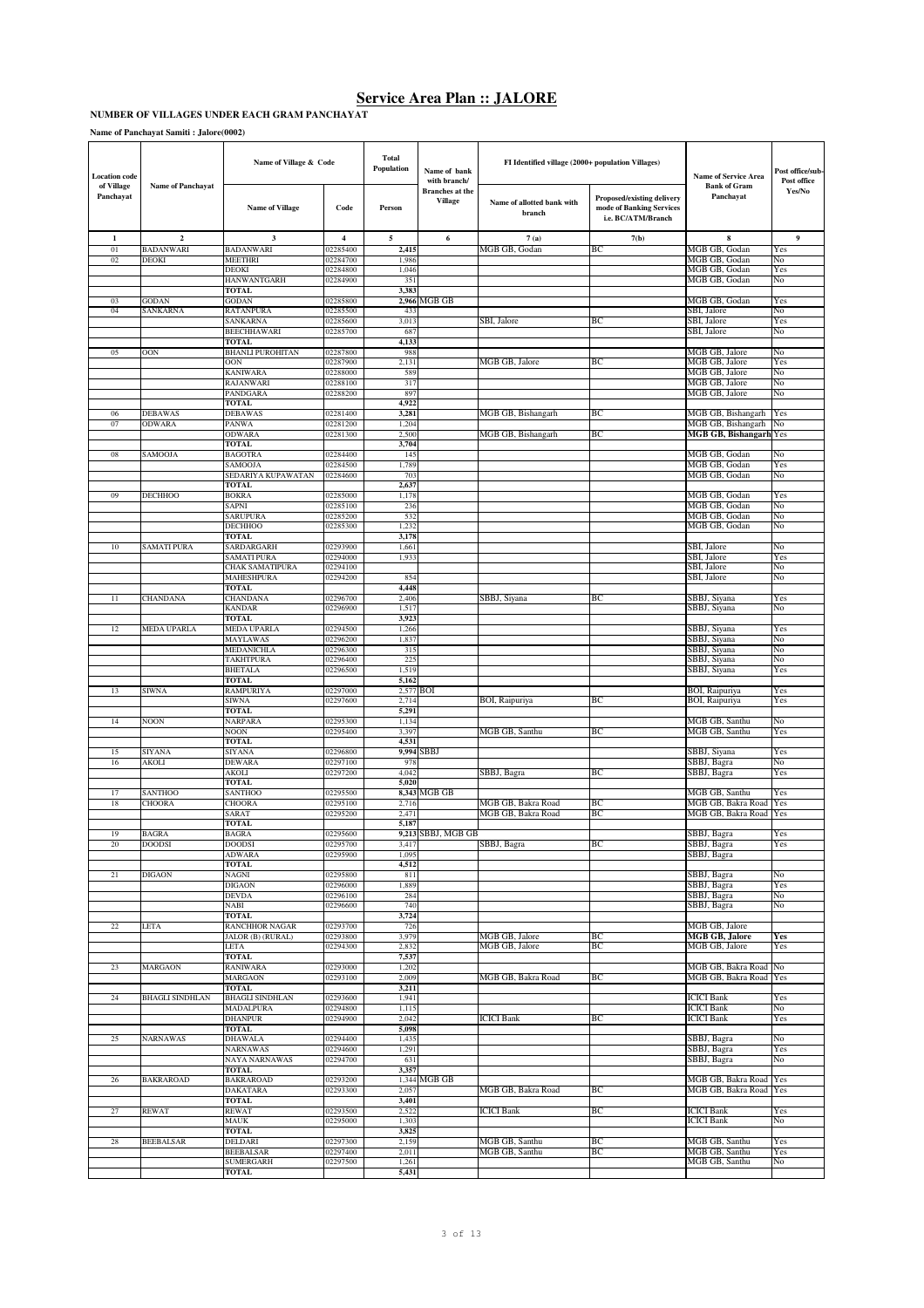#### **NUMBER OF VILLAGES UNDER EACH GRAM PANCHAYAT**

**Name of Panchayat Samiti : Sayla(0003)**

| <b>Location</b> code    |                                | Name of Village & Code           |                         | <b>Total</b><br>Population | Name of bank with                  | FI Identified village (2000+ population Villages) |                                                                                |                                                              | Post office/sub-<br>Post office |
|-------------------------|--------------------------------|----------------------------------|-------------------------|----------------------------|------------------------------------|---------------------------------------------------|--------------------------------------------------------------------------------|--------------------------------------------------------------|---------------------------------|
| of Village<br>Panchayat | <b>Name of Panchayat</b>       | Name of Village                  | Code                    | Person                     | branch/ Branches<br>at the Village | Name of allotted bank with<br><b>branch</b>       | Proposed/existin<br>g delivery mode<br>of Banking<br>Services i.e.<br>OCHATM/R | <b>Name of Service Area</b><br><b>Bank of Gram Panchayat</b> | Yes/No                          |
| 1                       | $\overline{\mathbf{c}}$        | $\mathbf{3}$                     | $\overline{\mathbf{4}}$ | 5                          | 6                                  | 7(a)                                              | 7(b)                                                                           | 8                                                            | $\mathbf Q$                     |
| 01                      | SIRANA                         | <b>CHARI</b><br><b>SIRANA</b>    | 02271800<br>02272000    | 1,570<br>6.426             | <b>MGB SIRANA</b>                  | MGB GB, Jiwana                                    | BRANCH                                                                         | MGB GB. Jiwana<br>MGB GB, Jiwana                             | No<br>Yes                       |
|                         |                                | LUMBA KI DHANI                   | 02272100                | 1.370                      |                                    |                                                   |                                                                                | MGB GB, Jiwana                                               | No                              |
|                         |                                | TEJA KI BERI                     | 02272200                | 2,045                      |                                    | MGB GB, Jiwana                                    | BС                                                                             | MGB GB, Jiwana                                               | Yes                             |
| 02                      | TILORA                         | <b>TOTAL</b><br>HARMOO           | 02274200                | 11,411<br>1,830            |                                    |                                                   |                                                                                | MGB GB, Bagora                                               | No                              |
|                         |                                | TILORA                           | 02274400                | 5,341                      | MGB TILORA                         | MGB GB, Bagora                                    | <b>BRANCH</b>                                                                  | MGB GB, Bagora                                               | Yes                             |
| 03                      | <b>KOMTA</b>                   | TOTAL<br><b>PUNRAU</b>           | 02274600                | 7,171<br>1,056             |                                    |                                                   |                                                                                | MGB GB, Sayala                                               | No                              |
|                         |                                | <b>KOMTA</b>                     | 02274700                | 4,304                      |                                    | MGB GB, Sayala                                    | BС                                                                             | MGB GB, Sayala                                               | Yes                             |
|                         |                                | MANDAKWANA                       | 02275000                | 509                        |                                    |                                                   |                                                                                | MGB GB, Sayala                                               |                                 |
| 04                      | REWATRA                        | <b>TOTAL</b><br>VIRANA           | 02276400                | 5,869<br>2,143             |                                    | MGB GB, Revtra                                    | BС                                                                             | MGB GB, Revtra                                               | Yes                             |
|                         |                                | <b>JOR VIRANA</b>                | 02276500                | 319                        |                                    |                                                   |                                                                                | MGB GB. Revtra                                               | No                              |
|                         |                                | REWATRA                          | 02276600                | 5.669                      | MGB GB                             | MGB GB, Revtra                                    |                                                                                | MGB GB, Revtra                                               | Yes                             |
| 05                      | <b>OTWALA</b>                  | <b>TOTAL</b><br>OTWALA           | 02276200                | 8,131<br>3,936             | ICICI OTWALA SBBJ, Sayala          |                                                   | <b>BRANCH</b>                                                                  | SBBJ, Sayala                                                 | Yes                             |
|                         |                                | <b>KHARAL</b>                    | 02276300                | 1,976                      |                                    |                                                   |                                                                                | SBBJ, Sayala                                                 | No                              |
| 06                      | SAYLA                          | TOTAL<br>SAYLA                   | 02276100                | 5,912<br>12,873            | SBBJ, MGB GB                       |                                                   |                                                                                | SBBJ, Sayala                                                 | Yes                             |
| 07                      | SURANA                         | KHERA GANGAWA                    | 02272800                | 27:                        |                                    |                                                   |                                                                                | MGB GB, Sayala                                               | No                              |
|                         |                                | <b>SURANA</b>                    | 02274100                | 6,65                       | MGB SURANA                         | MGB GB, Sayala                                    | <b>BRANCH</b>                                                                  | MGB GB, Sayala                                               | Yes                             |
| 08                      | POSANA                         | <b>TOTAL</b><br>POSANA           | 02275200                | 6,928<br>3,978             |                                    | MGB GB, Meghalwa                                  | ВC                                                                             | MGB GB, Meghalwa                                             | Yes                             |
|                         |                                |                                  |                         |                            |                                    |                                                   |                                                                                |                                                              |                                 |
| 09<br>10                | MENGALWA<br>TALIYANA           | MENGALWA<br><b>TALIYANA</b>      | 02273800<br>02273100    | 3,657<br>2.59              | MGB GB                             | MGB GB, Meghalwa                                  | ВC                                                                             | MGB GB, Meghalwa<br>MGB GB, Meghalwa                         | Yes<br>Yes                      |
|                         |                                | <b>AKWA</b>                      | 02273000                | 1.504                      |                                    |                                                   |                                                                                | MGB GB, Meghalwa                                             | No                              |
|                         |                                | TOTAL                            |                         | 4,098                      |                                    |                                                   |                                                                                |                                                              |                                 |
| 11                      | ASANA                          | <b>BORWARA</b><br>ASANA          | 02275500<br>02275700    | 1.65<br>3,465              |                                    | MGB GB, Sayala                                    | ВC                                                                             | MGB GB, Sayala<br>MGB GB, Sayala                             | No<br>Yes                       |
|                         |                                | TOTAL                            |                         | 5,120                      |                                    |                                                   |                                                                                |                                                              |                                 |
| 12                      | THALWAR                        | THALWAR                          | 02275600                | 3,625                      |                                    | MGB GB, Dhansa                                    | ВC                                                                             | MGB GB, Dhansa<br>MGB GB, Dhansa                             | Yes                             |
|                         |                                | LODRAU<br><b>TOTAL</b>           | 02275800                | 1,030<br>4,655             |                                    |                                                   |                                                                                |                                                              | No                              |
| 13                      | DETA KALAN                     | <b>ROHINWARA</b>                 | 02273900                | 1.142                      |                                    |                                                   |                                                                                | MGB GB, Sayala                                               | No                              |
|                         |                                | <b>DETA KALAN</b><br>DETA KHURD  | 02274800<br>02274900    | 2,338<br>1,416             |                                    | MGB GB, Sayala                                    | BС                                                                             | MGB GB, Sayala<br>MGB GB, Sayala                             | Yes<br>No                       |
|                         |                                | <b>TOTAL</b>                     |                         | 4,896                      |                                    |                                                   |                                                                                |                                                              |                                 |
| 14                      | CHAURAU                        | CHAURAU                          | 02273700                | 4,774                      |                                    | SBBJ, Sayala                                      | BC.                                                                            | SBBJ, Sayala                                                 | Yes                             |
| 15<br>16                | <b>BABTARA</b><br>DADAL        | <b>BABTARA</b><br><b>DADAL</b>   | 02273400<br>02274500    | 5,381<br>4,568             |                                    | MGB BABTARA MGB GB, Meghalwa<br>MGB GB, Bagora    | <b>BRANCH</b><br>ВC                                                            | MGB GB, Meghalwa<br>MGB GB, Bagora                           | Yes<br>Yes                      |
| 17                      | SANGANA                        | SANGANA                          | 02272400                | 4,211                      |                                    | MGB GB, Jiwana                                    | BС                                                                             | MGB GB, Jiwana                                               | Yes                             |
|                         |                                | ALWARA<br>TOTAL                  | 02272500                | 1,720<br>5,931             |                                    |                                                   |                                                                                | MGB GB, Jiwana                                               | No                              |
| 18                      | JEEYANA                        | DAHIVA                           | 02272300                | 1.309                      |                                    |                                                   |                                                                                | MGB GB, Jiwana                                               | No                              |
|                         |                                | <b>JEEYANA</b>                   | 02273200                | 2,717                      | MGB GB                             |                                                   |                                                                                | MGB GB, Jiwana                                               | Yes                             |
|                         |                                | <b>JALAMPURA</b><br><b>TOTAL</b> | 02273300                | 2.35<br>6,385              |                                    | MGB GB, Jiwana                                    | ВC                                                                             | MGB GB, Jiwana                                               | Yes                             |
| 19                      | UNRI                           | VISHALA                          | 02275100                | 2,06                       |                                    | MGB GB, Meghalwa                                  | ВC                                                                             | MGB GB, Meghalwa                                             | Yes                             |
|                         |                                | JNRI<br><b>TOTAL</b>             | 02275300                | 2,727<br>4,794             |                                    | MGB GB, Meghalwa                                  | ВC                                                                             | MGB GB, Meghalwa                                             | Yes                             |
| 20                      | <b>BHUNDWA</b>                 | BHUNDWA                          | 02272900                | 2,576                      |                                    | MGB GB, Meghalwa                                  | BС                                                                             | MGB GB, Meghalwa                                             | Yes                             |
|                         |                                | PUNAWAS                          | 02274000                | 1,032                      |                                    |                                                   |                                                                                | MGB GB, Meghalwa                                             | No                              |
| 21                      | TURA                           | <b>TOTAL</b><br>DHANANI          | 02275900                | 3,608<br>1,892             |                                    |                                                   |                                                                                | SBBJ, Sayala                                                 | No                              |
|                         |                                | TURA                             | 02276000                | 2,683                      |                                    | SBBJ, Sayala                                      | BС                                                                             | SBBJ, Sayala                                                 | Yes                             |
| 22                      | <b>WALERA</b>                  | TOTAL<br><b>MOKNI KHERA</b>      | 02273500                | 4,575<br>1,277             |                                    |                                                   |                                                                                | SBBJ, Sayala                                                 | No                              |
|                         |                                | <b>WALERA</b>                    | 02273600                | 2,966                      |                                    | SBBJ, Sayala                                      | ВC                                                                             | SBBJ, Sayala                                                 | Yes                             |
|                         |                                | <b>TOTAL</b>                     |                         | 4,243                      |                                    |                                                   |                                                                                |                                                              |                                 |
| 23                      | <b>KHETLAWAS</b>               | CHONCHAWAN<br><b>KHETLAWAS</b>   | 02271900<br>02272600    | 960<br>2,092               |                                    | MGB GB, Bagora                                    | BС                                                                             | MGB GB, Bagora<br>MGB GB, Bagora                             | No<br>Yes                       |
|                         |                                | DOODHWA                          | 12272700                | 1.36                       |                                    |                                                   |                                                                                | MGB GB.<br>Ragon                                             |                                 |
|                         |                                | NARWARA<br>TOTAL                 | 02274300                | 730<br>5,149               |                                    | MGB GB, Bagora                                    |                                                                                | MGB GB, Bagora                                               | No                              |
| 24                      | <b>PATHERI</b>                 | PATHERI                          | 02275400                | 3,697                      |                                    | MGB GB, Daspan                                    | BС                                                                             | MGB GB, Daspan                                               | Yes                             |
| 25                      | ALASAN                         | <b>TADWA</b>                     | 02292400                | 1,910                      |                                    |                                                   |                                                                                | MGB GB, Revtara                                              | No                              |
|                         |                                | KATARASAN<br>ALASAN              | 02292600<br>02292700    | 960<br>3,450               |                                    | MGB GB, Revtara                                   | ВC                                                                             | MGB GB, Revtara<br>MGB GB, Revtara                           | No<br>Yes                       |
|                         |                                | <b>TOTAL</b>                     |                         | 6,320                      |                                    |                                                   |                                                                                |                                                              |                                 |
| 26                      | <b>BERATH</b>                  | <b>BERATH</b><br>KALAPURA        | 02292900<br>02293400    | 2,360<br>1,443             |                                    | MGB GB, Bagra                                     | ВC                                                                             | MGB GB, Bagra<br>MGB GB, Bagra                               | Yes<br>No                       |
|                         |                                | <b>TOTAL</b>                     |                         | 3,803                      |                                    |                                                   |                                                                                |                                                              |                                 |
| 27<br>28                | BAKRA<br>UMMEDABAD             | BAKRA<br><b>KUABER</b>           | 02292800<br>02290900    | 5,247<br>717               |                                    | MGB GB, Bagra                                     | ВC                                                                             | MGB GB, Bagra<br>SBBJ, Ummedabad                             | Yes<br>No                       |
|                         |                                | <b>UMMEDABAD</b>                 | 02291000                | 10,543                     | SBBJ, MGB GB                       |                                                   |                                                                                | SBBJ, Ummedabad                                              | Yes                             |
|                         |                                | <b>TOTAL</b>                     |                         | 11,260                     |                                    |                                                   |                                                                                |                                                              |                                 |
| 29<br>30                | <b>ELANA</b><br><b>DANGARA</b> | ELANA<br>NIMBLANA                | 02290800<br>02290700    | 4,353<br>1,703             |                                    | SBBJ, Ummedabad                                   | ВC                                                                             | SBBJ, Ummedabad<br>SBBJ, Bishangarh                          | Yes<br>Yes                      |
|                         |                                | DANGARA                          | 02291100                | 2,303                      |                                    | SBBJ, Bishangarh                                  | BС                                                                             | SBBJ, Bishangarh                                             | Yes                             |
| 31                      | <b>BISHANGARH</b>              | TOTAL<br><b>BISHANGARH</b>       | 02291500                | 4,006                      | 3,476 SBBJ, MGB GB                 |                                                   |                                                                                | MGB GB, Bishangarh                                           | Yes                             |
| 32                      | NARSANA                        | NARSANA                          | 02291600                | 1,671                      |                                    |                                                   |                                                                                | MGB GB, Bishangarh                                           | No                              |
|                         |                                | MUDI                             | 02291700                | 1,347                      |                                    |                                                   |                                                                                | MGB GB, Bishangarh                                           | No                              |
| 33                      | <b>BALWARA</b>                 | <b>TOTAL</b><br><b>BALWARA</b>   | 02290300                | 3,018<br>4,806             |                                    | SBBJ, Bishangarh                                  | BС                                                                             | SBBJ, Bishangarh                                             | Yes                             |
| 34                      | ANWLOJ                         | <b>BASAN</b>                     | 02290400                | 1,015                      |                                    |                                                   |                                                                                | SBBJ, Bishangarh                                             | No                              |
|                         |                                | ANWLOJ                           | 02290500                | 2,328                      |                                    | SBBJ, Bishangarh                                  | BС                                                                             | SBBJ, Bishangarh                                             | Yes                             |
|                         |                                | THALUNDA<br><b>RATUNJA</b>       | 02290600<br>02291200    | 933<br>902                 |                                    |                                                   |                                                                                | SBBJ, Bishangarh<br>SBBJ, Bishangarh                         | No<br>No                        |
|                         |                                | TOTAL                            |                         | 5,178                      |                                    |                                                   |                                                                                |                                                              |                                 |
| 35                      | MANDWALA<br>TEEKHI             | MANDWALA                         | 02291300                | 6,683                      |                                    | SBBJ, Bishangarh                                  | ВC                                                                             | SBBJ, Bishangarh<br>MGB GB, Bishangarh   Yes                 | Yes                             |
| 36                      |                                | TEEKHI<br>PAHARPUR               | 02291400<br>02291800    | 2,263<br>2,164             |                                    | MGB GB, Bishangarh<br>MGB GB, Bishangarh          | ВC<br>ВC                                                                       | MGB GB, Bishangarh                                           | Yes                             |
|                         |                                | CHHIPI                           | 02291900                | 128                        |                                    |                                                   |                                                                                | MGB GB, Bishangarh No                                        |                                 |
|                         |                                | KHANPUR<br><b>TOTAL</b>          | 02292100                | 105<br>4,660               |                                    |                                                   |                                                                                | MGB GB, Bishangarh   No                                      |                                 |
| 37                      | SANPHARA                       | SANPHARA                         | 02292000                | 3,370                      | <b>SBBJ</b>                        | SBBJ, Keshwana                                    | BС                                                                             | SBBJ, Keshwana                                               | Yes                             |
|                         |                                | KOLAR<br>FIROZPURA               | 02292200<br>02292300    | 522<br>1,419               |                                    |                                                   |                                                                                | SBBJ, Keshwana<br>SBBJ, Keshwana                             | No<br>No                        |
|                         |                                | TOTAL                            |                         | 5,311                      |                                    |                                                   |                                                                                |                                                              |                                 |
| 38                      | <b>KESHWANA</b>                | <b>KESHWANA</b>                  | 02292500                |                            | 5,222 SBBJ                         |                                                   |                                                                                | SBBJ, Keshwana                                               | Yes                             |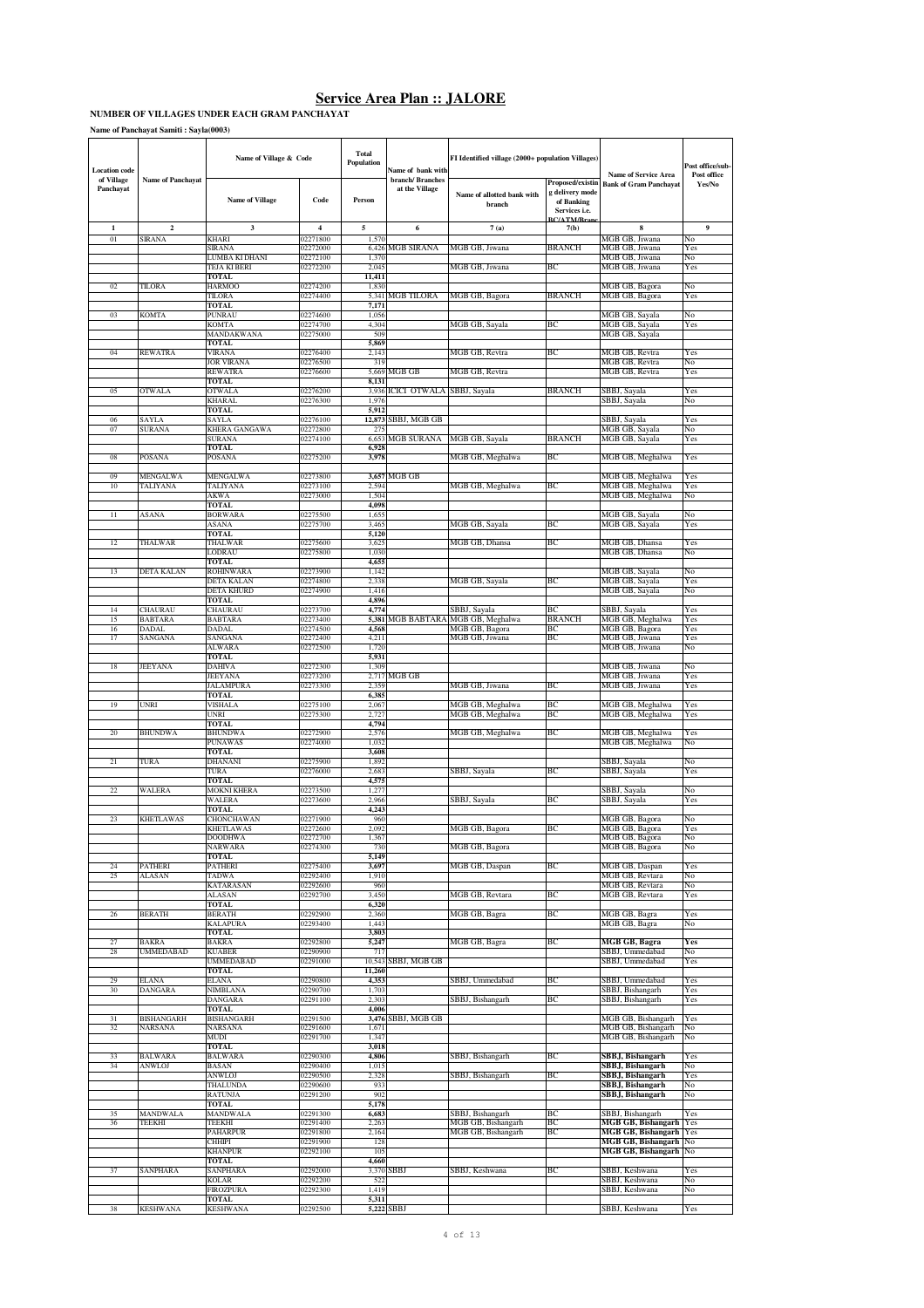### **NUMBER OF VILLAGES UNDER EACH GRAM PANCHAYAT**

**Name of Panchayat Samiti : Bhinmal(0004)**

| Location code of            |                                   | Name of Village & Code                     |                         | <b>Total</b><br>Population | Name of bank with                  | FI Identified village (2000+ population Villages) |                                                                                               | Name of Service Area                     | Post<br>office/sub-   |
|-----------------------------|-----------------------------------|--------------------------------------------|-------------------------|----------------------------|------------------------------------|---------------------------------------------------|-----------------------------------------------------------------------------------------------|------------------------------------------|-----------------------|
| <b>Village</b><br>Panchayat | <b>Name of Panchayat</b>          | <b>Name of Village</b>                     | Code                    | Person                     | branch/ Branches at<br>the Village | Name of allotted bank with<br>branch              | Proposed/existing<br>delivery mode of<br><b>Banking Services i.e.</b><br><b>BC/ATM/Branch</b> | <b>Bank of Gram Panchayat</b>            | Post office<br>Yes/No |
| 1                           | $\overline{\mathbf{c}}$           | 3                                          | $\overline{\mathbf{4}}$ | 5                          | 6                                  | 7(a)                                              | 7(b)                                                                                          | 8                                        | 9                     |
| 01                          | NARTA                             | NARTA                                      | 02299300                | 2,707                      |                                    | PNB, Bhinmal                                      | BС                                                                                            | PNB, Bhinmal                             | Yes                   |
|                             |                                   | <b>KUSHLAPURA</b><br><b>TOTAL</b>          | 02299200                | 1,751<br>4,458             |                                    |                                                   |                                                                                               | PNB, Bhinmal                             | No                    |
| 02                          | KOT KASTA                         | LEDARMER                                   | 02300900                | 2,266                      |                                    | SBBJ, Bhinmal ADB                                 | ВC                                                                                            | SBBJ, Bhinmal ADB                        | Yes                   |
|                             |                                   | <b>KOT KASTA</b>                           | 02301000                | 2,152                      |                                    | SBBJ, Bhinmal ADB                                 | BС                                                                                            | SBBJ, Bhinmal ADB                        | Yes                   |
|                             |                                   | <b>GHASERI</b><br>TOTAL                    | 02302200                | 775<br>5,193               |                                    |                                                   |                                                                                               | SBBJ, Bhinmal ADB                        | No                    |
| 03                          | <b>BORTA</b>                      | <b>BHEEMPURA</b>                           | 02298700                | 1,375                      |                                    |                                                   |                                                                                               | SBBJ, Bhinmal ADB                        | No                    |
|                             |                                   | KHERA BORTA                                | 02298800                | 2,234                      |                                    | SBBJ, Bhinmal ADB                                 | BС                                                                                            | SBBJ, Bhinmal ADB                        | Yes                   |
|                             |                                   | <b>BORTA</b><br>TOTAL                      | 02298900                | 1,928<br>5,537             |                                    |                                                   |                                                                                               | SBBJ, Bhinmal ADB                        | Yes                   |
| 04                          | <b>JOOJANI</b>                    | <b>JOOJANI</b>                             | 02299500                |                            | 5,479 MGB GB                       |                                                   |                                                                                               | MGB GB, Joojani                          | Yes                   |
| 05                          | <b>BHAGAL BHIM</b>                | <b>BHINMAL (RURAL)</b>                     | 02299400                | 3,826                      |                                    | PNB, Bhinmal                                      | ВC                                                                                            | PNB, Bhinmal                             | Yes                   |
|                             |                                   | <b>BHAGAL BHIM</b><br>TOTAL                | 02299600                | 2,470<br>6,296             |                                    | PNB, Bhinmal                                      | BС                                                                                            | PNB, Bhinmal                             | No                    |
| 06                          | NIMBAWAS                          | <b>NIMBAWAS</b>                            | 02299700                | 4,129                      |                                    | SBBJ, Bhinmal ADB                                 | ВC                                                                                            | SBBJ, Bhinmal ADB                        | Yes                   |
|                             |                                   | NOHRA                                      | 02299800                | 1,459                      |                                    |                                                   |                                                                                               | SBBJ, Bhinmal ADB                        | No                    |
|                             |                                   | <b>KERWALA</b>                             | 02299900<br>02300000    | 1,037<br>2,020             |                                    |                                                   | ВC                                                                                            | <b>SBBJ, Bhinmal ADB</b>                 | No<br>No              |
|                             |                                   | NIMBORA<br><b>TOTAL</b>                    |                         | 8,645                      |                                    | SBBJ, Bhinmal ADB                                 |                                                                                               | SBBJ, Bhinmal ADB                        |                       |
| 07                          | <b>DASPAN</b>                     | NAVAPURA CHAUPAWATAN                       | 02297800                | 1,389                      |                                    |                                                   |                                                                                               | MGB GB, Daspan                           | No                    |
|                             |                                   | DASPAN                                     | 02297900                |                            | 5,488 MGB GB                       |                                                   |                                                                                               | MGB GB, Daspan                           | Yes                   |
| 08                          | <b>KORA</b>                       | <b>TOTAL</b><br>KORA                       | 02297700                | 6,877<br>2,809             |                                    | MGB GB, Daspan                                    | ВC                                                                                            | MGB GB, Daspan                           | Yes                   |
|                             |                                   | <b>RUCHIYAR</b>                            | 02298000                | 1,786                      |                                    |                                                   |                                                                                               | MGB GB, Daspan                           | No                    |
|                             |                                   | <b>TOTAL</b>                               |                         | 4,595                      |                                    |                                                   |                                                                                               |                                          |                       |
| 09                          | <b>BHAGAL SEPHTA</b>              | <b>SARTHALA</b><br><b>CHAK CHANDPAN</b>    | 02298100<br>02298200    | 2,181<br>UnInhabited       |                                    | MGB GB, Daspan                                    | ВC                                                                                            | MGB GB, Daspan<br>MGB GB, Daspan         | Yes<br>No             |
|                             |                                   | <b>NASOLI</b>                              | 02299000                | 1,916                      |                                    |                                                   |                                                                                               | MGB GB, Daspan                           | Yes                   |
|                             |                                   | <b>BHAGAL SEPHTA</b>                       | 02299100                | 2,679                      |                                    | MGB GB, Daspan                                    | BС                                                                                            | MGB GB, Daspan                           | Yes                   |
| 10                          | <b>MORSEEM</b>                    | TOTAL<br>DEODA KA GOLIYA                   | 02308800                | 6,776<br>1,710             |                                    |                                                   |                                                                                               | SBI, Morseem                             | No                    |
|                             |                                   | <b>MORSEEM</b>                             | 02308900                | 2,535                      | SBI                                |                                                   |                                                                                               | SBI, Morseem                             | Yes                   |
|                             |                                   | NAYA MORSEEM                               | 02309700                | 3,495                      |                                    | SBI, Morseem                                      | BС                                                                                            | SBI, Morseem                             | Yes                   |
|                             |                                   | KHARWA<br>TOTAL                            | 02309800                | 791<br>8,531               |                                    |                                                   |                                                                                               | SBI, Morseem                             | No                    |
| 11                          | <b>BALI</b>                       | BALI                                       | 02309900                | 4,295                      |                                    | SBI, Morseem                                      | ВC                                                                                            | SBI, Morseem                             | Yes                   |
|                             |                                   | NAIBALI                                    | 02310000                | 798                        |                                    |                                                   |                                                                                               | SBI, Morseem                             | No                    |
| 12                          | DHUMBARIYA                        | <b>TOTAL</b><br>DHUMBARIYA                 | 02310400                | 5,093                      | 6,853 MGB GB                       |                                                   |                                                                                               | MGB GB, Dhumbariya                       | Yes                   |
| 13                          | NANDIYA                           | CHHAJALA                                   | 02308000                | 1,346                      |                                    |                                                   |                                                                                               | MGB GB, Bagora                           | No                    |
|                             |                                   | NANDIYA                                    | 02308100                | 3,838                      |                                    | MGB GB, Bagora                                    | ВC                                                                                            | MGB GB, Bagora                           | Yes                   |
| 14                          | <b>RANGALA</b>                    | <b>TOTAL</b><br>SOBRAWAS                   | 02307800                | 5,184<br>1,818             |                                    |                                                   |                                                                                               | SBI, Morseem                             | No                    |
|                             |                                   | RANGALA                                    | 02307500                | 2,776                      |                                    | SBI, Morseem                                      | ВC                                                                                            | SBI, Morseem                             | Yes                   |
|                             |                                   | <b>BIJALIYA</b>                            | 02307900                | 1,395                      |                                    |                                                   |                                                                                               | SBI, Morseem                             | No                    |
| 15                          | <b>RAUTA</b>                      | <b>TOTAL</b><br>NAWAPURA                   | 02308600                | 5,989<br>1,355             |                                    |                                                   |                                                                                               | SBI, Morseem                             | No                    |
|                             |                                   | <b>BATERA</b>                              | 02308700                | 1,130                      |                                    |                                                   |                                                                                               | SBI, Morseem                             | No                    |
|                             |                                   | RAUTA                                      | 02309100                | 2,854                      |                                    | SBI, Morseem                                      | BС                                                                                            | SBI, Morseem                             | Yes                   |
| 16                          | <b>KAWTARA</b>                    | <b>TOTAL</b><br><b>JAITOO</b>              | 02310800                | 5,339<br>2,845             |                                    | MGB GB, Joojani                                   | ВC                                                                                            | MGB GB, Joojani                          | Yes                   |
|                             |                                   | KAWTARA                                    | 02310900                | 2,777                      |                                    | MGB GB, Joojani                                   | ВC                                                                                            | MGB GB, Joojani                          | Yes                   |
|                             |                                   | MEERPURA                                   | 02311000                | 438                        |                                    |                                                   |                                                                                               | MGB GB, Joojani                          | No                    |
|                             |                                   | <b>TOTAL</b>                               |                         | 6,060                      |                                    |                                                   |                                                                                               |                                          |                       |
| 17                          | <b>BHALNI</b>                     | <b>BHALNI</b><br>HAPU KI DHANI             | 02310100<br>02310200    | 3,270<br>909               |                                    | SBI, Morseem                                      | ВC                                                                                            | SBI, Morseem<br><b>SBI, Morseem</b>      | Yes<br>No             |
|                             |                                   | TOTAL                                      |                         | 4,179                      |                                    |                                                   |                                                                                               |                                          |                       |
| 18                          | <b>KALETI</b>                     | <b>DAMAN</b><br>KALETI                     | 02310500<br>02310600    | 2,140<br>1,804             |                                    | MGB GB, Dhumbariya                                | BС                                                                                            | MGB GB, Dhumbariya<br>MGB GB, Dhumbariya | Yes<br>Yes            |
|                             |                                   | <b>TOTAL</b>                               |                         | 3,944                      |                                    |                                                   |                                                                                               |                                          |                       |
| 19                          | NARSANA                           | NARSANA                                    | 02311600                | 3,736                      |                                    | MGB GB, Dhumbariya                                | BС                                                                                            | MGB GB, Dhumbariya                       | Yes                   |
| 20                          | JERAN                             | ARNOO<br>CHAK JERAN                        | 02311100<br>02311200    | 916<br>66                  |                                    |                                                   |                                                                                               | MGB GB, Joojani<br>MGB GB, Joojani       | No<br>No              |
|                             |                                   | JERAN                                      | 02312400                | 3,512                      |                                    | MGB GB, Joojani                                   | ВC                                                                                            | MGB GB, Joojani                          | Yes                   |
|                             |                                   | <b>TOTAL</b>                               |                         | 4,494                      |                                    |                                                   |                                                                                               |                                          |                       |
| 21<br>22                    | VADA BHARVI<br>PHAGOTRA           | VADA BHARVI<br>VANU KI DHANI               | 02312200<br>02312700    | 3,966<br>655               |                                    | MGB GB, Jaswant Pura                              | BС                                                                                            | MGB GB, Jaswant Pura<br>PNB, Bhinmal     | Yes<br>No             |
|                             |                                   | PHAGOTRA                                   | 02312800                | 1,938                      |                                    |                                                   |                                                                                               | PNB, Bhinmal                             | No                    |
|                             |                                   | <b>SARIYANA</b>                            | 02313100                | 1,381                      |                                    |                                                   |                                                                                               | PNB, Bhinmal                             | No                    |
| 23                          | <b>PUNASA</b>                     | <b>TOTAL</b><br>VIYONKA GOLIYA             | 02312500                | 3,974<br>2,564             |                                    | MGB GB, Punasa                                    | ВC                                                                                            | MGB GB, Punasa                           | Yes                   |
|                             |                                   | PUNASA                                     | 02313200                | 5,657                      |                                    |                                                   |                                                                                               | MGB GB, Punasa                           | Yes                   |
|                             |                                   | <b>TOTAL</b>                               |                         | 8,221                      |                                    |                                                   |                                                                                               |                                          |                       |
| 24                          | <b>JAISAWAS</b>                   | <b>KORI DHAVECHA</b><br><b>JAISAWAS</b>    | 02307700<br>02308200    | 2,410<br>2,313             |                                    | MGB GB, Bagora<br>MGB GB, Bagora                  | ВC<br>ВC                                                                                      | MGB GB, Bagora<br>MGB GB, Bagora         | Yes<br>Yes            |
|                             |                                   | KURA DHAVECHA                              | 02308300                | 1,617                      |                                    |                                                   |                                                                                               | MGB GB, Bagora                           | No                    |
|                             |                                   | <b>TOTAL</b>                               |                         | 6,340                      |                                    |                                                   |                                                                                               |                                          |                       |
| 25<br>26                    | <b>BAGORA</b><br><b>DOONGARWA</b> | <b>BAGORA</b>                              | 02308400                |                            | 5,479 SBBJ, MGB GB                 |                                                   | ВC                                                                                            | MGB GB, Bagora                           | Yes<br>Yes            |
|                             |                                   | <b>DOONGARWA</b><br>VADA NAYA              | 02311700<br>02312100    | 2,450<br>3,250             |                                    | MGB GB, Dhumbariya<br>MGB GB, Dhumbariya          | ВC                                                                                            | MGB GB, Dhumbariya<br>MGB GB, Dhumbariya | Yes                   |
|                             |                                   | <b>TOTAL</b>                               |                         | 5,700                      |                                    |                                                   |                                                                                               |                                          |                       |
| 27                          | <b>CHAINPURA</b>                  | <b>BAGOTI</b>                              | 02308500                | 960                        |                                    |                                                   |                                                                                               | SBI, Morseem                             | No                    |
|                             |                                   | <b>NAYA CHAINPURA</b><br><b>GOOJARWARA</b> | 02309200<br>02309300    | 1,236<br>230               |                                    | SBI, Morseem                                      |                                                                                               | SBI, Morseem<br>SBI, Morseem             | No<br>No              |
|                             |                                   | <b>BICHHAWARI</b>                          | 02309400                | 234                        |                                    |                                                   |                                                                                               | SBI, Morseem                             | No                    |
|                             |                                   | CHAINPURA                                  | 02309500                | 1,160                      |                                    |                                                   |                                                                                               | SBI, Morseem                             | Yes                   |
| 28                          | <b>DANTIWAS</b>                   | TOTAL<br><b>DANTIWAS</b>                   | 02312600                | 3,820                      | 6,198 MGB DANTIWAS                 | MGB GB, Daspan                                    | BRANCH                                                                                        | MGB GB, Daspan                           | Yes                   |
| 29                          | THOBAU                            | THOBAU                                     | 02312900                | 2,667                      |                                    | MGB GB, Punasa                                    | BС                                                                                            | MGB GB, Punasa                           | Yes                   |
|                             |                                   | JOGAU<br>TOTAL                             | 02313000                | 1,043<br>3,710             |                                    |                                                   |                                                                                               | MGB GB, Punasa                           | No                    |
|                             |                                   |                                            |                         |                            |                                    |                                                   |                                                                                               |                                          |                       |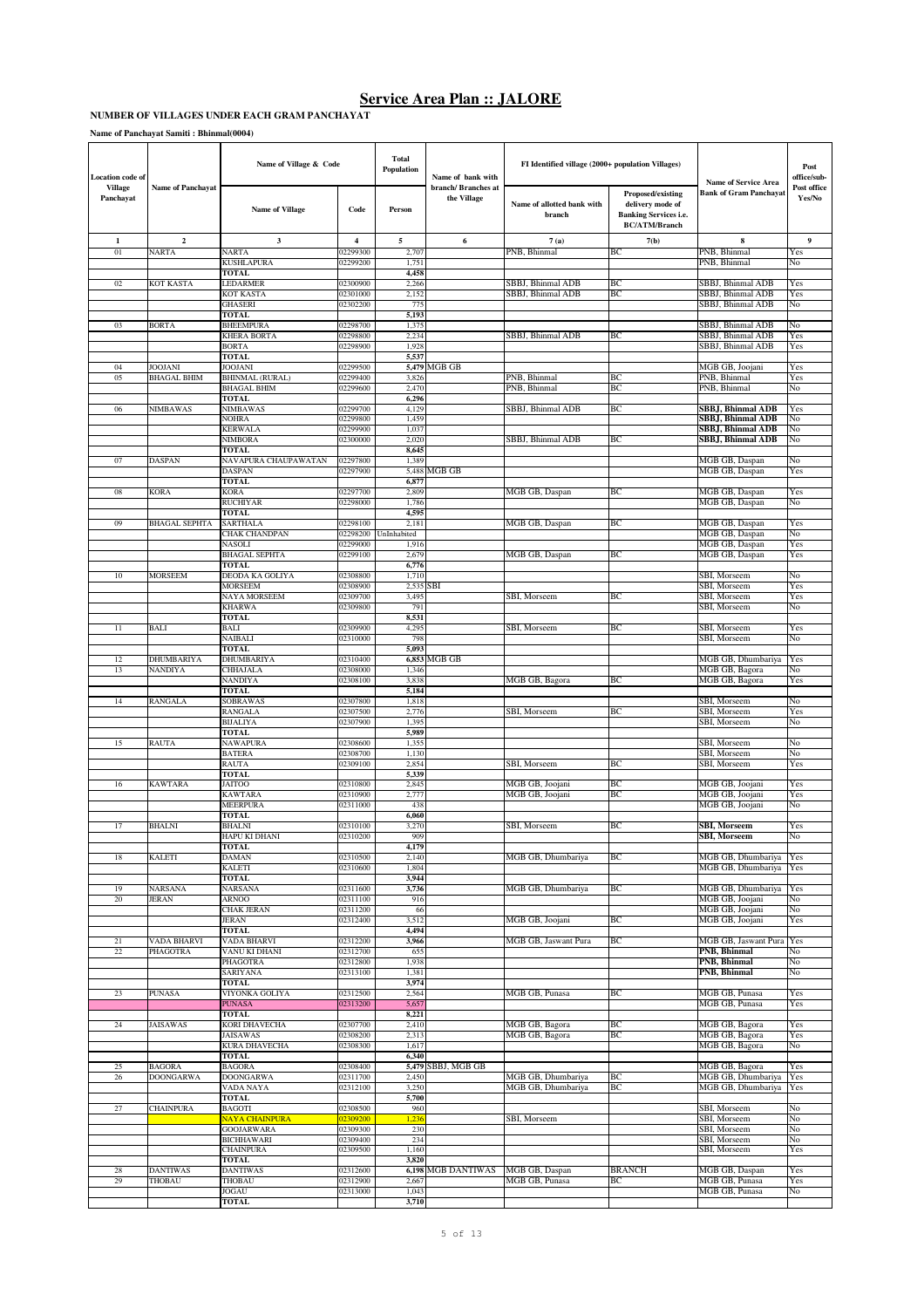# **Name of Panchayat Samiti : Bhinmal(0004)**

| Location code of     |                          | Name of Village & Code |          | Total<br>Population | Name of bank with                 | FI Identified village (2000+ population Villages) | Name of Service Area                                                                          | Post<br>office/sub-           |                       |
|----------------------|--------------------------|------------------------|----------|---------------------|-----------------------------------|---------------------------------------------------|-----------------------------------------------------------------------------------------------|-------------------------------|-----------------------|
| Village<br>Panchayat | <b>Name of Panchayat</b> | <b>Name of Village</b> | Code     | Person              | branch/Branches at<br>the Village | Name of allotted bank with<br>branch              | Proposed/existing<br>delivery mode of<br><b>Banking Services i.e.</b><br><b>BC/ATM/Branch</b> | <b>Bank of Gram Panchayat</b> | Post office<br>Yes/No |
|                      | $\overline{2}$           | 3                      | 4        | 5                   | 6                                 | 7(a)                                              | 7(b)                                                                                          | 8                             | 9                     |
| 30                   | <b>SEWARI</b>            | <b>SEWARI</b>          | 02312300 | 4,578               |                                   | MGB GB, Dhumbariya                                | BC                                                                                            | MGB GB, Dhumbariya            | Yes                   |
| 31                   | <b>RAH</b>               | <b>RAH</b>             | 02311500 | 3,340               |                                   | MGB GB, Dhumbariya                                | BС                                                                                            | MGB GB, Dhumbariya            | Yes                   |
| 32                   | <b>LOONAWAS</b>          | <b>LOONAWAS</b>        | 02310700 | 1,882               |                                   |                                                   |                                                                                               | MGB GB, Joojani               | Yes                   |
|                      |                          | <b>BAGAWAS</b>         | 02311300 | 884                 |                                   |                                                   |                                                                                               | MGB GB, Joojani               | No                    |
|                      |                          | <b>MINDAWAS</b>        | 02311400 | 1,434               |                                   |                                                   |                                                                                               | MGB GB, Joojani               | No                    |
|                      |                          | <b>TOTAL</b>           |          | 4,200               |                                   |                                                   |                                                                                               |                               |                       |
| 33                   | <b>KOOKA</b>             | <b>MEDA BRAHMNAN</b>   | 02311800 | 1,603               |                                   |                                                   |                                                                                               | MGB GB, Dhumbariya No         |                       |
|                      |                          | <b>KHERAPURIYA</b>     | 02311900 | 82                  |                                   |                                                   |                                                                                               | MGB GB, Dhumbariya            | No                    |
|                      |                          | <b>KOOKA</b>           | 02312000 | 2,097               |                                   | MGB GB, Dhumbariya                                | BC                                                                                            | MGB GB, Dhumbariya            | Yes                   |
|                      |                          | TOTAL.                 |          | 3,782               |                                   |                                                   |                                                                                               |                               |                       |
| 34                   | <b>LAKHNI</b>            | PATA KI DHANI          | 02309000 | 735                 |                                   |                                                   |                                                                                               | <b>SBI, Morseem</b>           | No                    |
|                      |                          | LAKHNI                 | 02309600 | 1,716               |                                   |                                                   |                                                                                               | <b>SBI, Morseem</b>           | No                    |
|                      |                          | <b>GAONRI</b>          | 02310300 | 2,015               |                                   | SBI. Morseem                                      | BС                                                                                            | <b>SBI, Morseem</b>           | Yes                   |
|                      |                          | <b>TOTAL</b>           |          | 4,466               |                                   |                                                   |                                                                                               |                               |                       |
| 35                   | <b>KHOKHA</b>            | <b>KHOKHA</b>          | 02307600 | 3,719               |                                   | MGB GB, Bagora                                    | BС                                                                                            | MGB GB, Bagora                | Yes                   |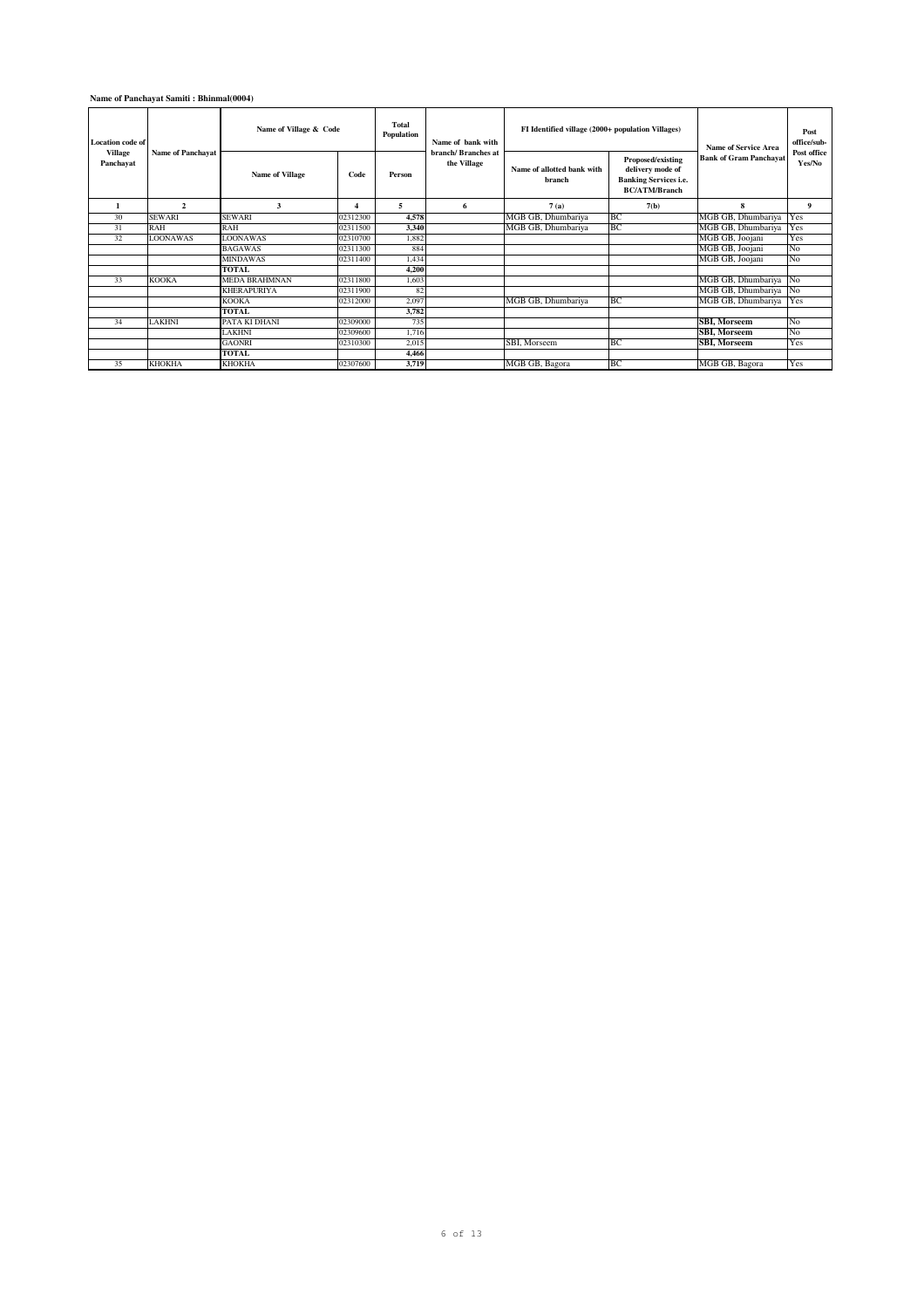### **NUMBER OF VILLAGES UNDER EACH GRAM PANCHAYAT**

**Name of Panchayat Samiti : Sanchore(0005)**

| Location code of            |                             | Name of Village & Code                   |                      | Total<br>Population | Name of bank<br>with branch/             | FI Identified village (2000+ population<br>Villages) |                                                             | <b>Name of Service Area</b>          | Post office/sub<br>Post office |
|-----------------------------|-----------------------------|------------------------------------------|----------------------|---------------------|------------------------------------------|------------------------------------------------------|-------------------------------------------------------------|--------------------------------------|--------------------------------|
| <b>Village</b><br>Panchayat | Name of Panchayat           | Name of Village                          | Code                 | Person              | <b>Branches</b> at the<br><b>Village</b> | Name of allotted bank<br>with branch                 | Proposed/exist<br>ing delivery<br>mode of<br><b>Banking</b> | <b>Bank of Gram</b><br>Panchavat     | Yes/No                         |
| $\mathbf{1}$                | $\mathbf{2}$                | 3                                        | 4                    | 5                   | 6                                        | 7(a)                                                 | 7(b)                                                        | 8                                    | 9                              |
| 01                          | <b>KAROLA</b>               | <b>KAROLA</b>                            | 02328400             | 4,929               |                                          | SBBJ, Sanchare                                       | BC                                                          | SBBJ, Sanchore                       | Yes                            |
| 02                          | <b>PUR</b>                  | <b>NAGOLRI</b><br>KILOOPIYA              | 02330500<br>02330600 | 452<br>709          |                                          |                                                      |                                                             | MGB, Sanchore<br>MGB, Sanchore       | No<br>No                       |
|                             |                             | PUR                                      | 02330700             | 6,155               | MGB PUR                                  | MGB, Sanchore                                        | <b>BRANCH</b>                                               | MGB, Sanchore                        | Yes                            |
|                             |                             | TOTAL                                    |                      | 7,316               |                                          |                                                      |                                                             |                                      |                                |
| 03                          | KHARA                       | <b>VODHA</b><br>KHARA                    | 02330800<br>02330900 | 1,909<br>4,658      | <b>PNB</b>                               |                                                      |                                                             | PNB, Khara<br>PNB, Khara             | No<br>Yes                      |
|                             |                             | TOTAL                                    |                      | 6,567               |                                          |                                                      |                                                             |                                      |                                |
| 04                          | <b>GUNDAV</b>               | MEERPURA                                 | 02331000             | 2,001               |                                          | PNB, Khara                                           | BC                                                          | PNB, Khara                           | No                             |
|                             |                             | <b>GUNDAV</b><br>SEDIYA                  | 02331100<br>02331200 | 4,488<br>2,352      |                                          | PNB, Khara<br>PNB, Khara                             | BС<br>BC                                                    | PNB, Khara<br>PNB, Khara             | Yes<br>No                      |
|                             |                             | <b>TOTAL</b>                             |                      | 8,841               |                                          |                                                      |                                                             |                                      |                                |
| 05                          | <b>PANCHLA</b>              | TETROL SUNAKHERA                         | 02332400             | 156                 |                                          |                                                      |                                                             | SBBJ, Panchala                       | N٥                             |
|                             |                             | KHAPROL KI DHANI<br><b>PANCHLA</b>       | 02332500<br>02332600 | 598<br>3,674        | SBBJ                                     |                                                      |                                                             | SBBJ, Panchala<br>SBBJ, Panchala     | No<br>Yes                      |
|                             |                             | <b>BALI KHERA</b>                        | 02333100             | 720                 |                                          |                                                      |                                                             | SBBJ, Panchala                       | No                             |
|                             |                             | VANDEO                                   | 02333200             | 481                 |                                          |                                                      |                                                             | SBBJ, Panchala                       | No                             |
|                             |                             | <b>DUGAWA</b><br>TOTAL                   | 02333300             | 3,051<br>8,680      |                                          | SBBJ, Panchala                                       | BС                                                          | SBBJ, Panchala                       | Yes                            |
| 06                          | <b>SANKAR</b>               | SANKAR                                   | 02332900             | 5,339               |                                          | BOB, Sanchore                                        | ВC                                                          | BOB, Sanchore                        | Yes                            |
|                             |                             | <b>VASAN DEORAN</b>                      | 02333000             | 890                 |                                          |                                                      |                                                             | <b>BOB, Sanchore</b>                 | No                             |
| 07                          | SARNAU                      | <b>TOTAL</b><br>SARNAU                   | 02331300             | 6,229<br>3,838      |                                          | <b>BOB, Sanchore</b>                                 | BC                                                          | BOB, Sanchore                        | Yes                            |
|                             |                             | <b>KURA</b>                              | 02332700             | 1,703               |                                          |                                                      |                                                             | BOB, Sanchore                        | Yes                            |
|                             |                             | PLARI DEORAN                             | 02332800             | 1,000               |                                          |                                                      |                                                             | <b>BOB</b> , Sanchore                | No                             |
|                             |                             | TOTAL                                    |                      | 6,541               |                                          |                                                      |                                                             |                                      |                                |
| 08                          | SURAWA                      | <b>SURAWA</b><br><b>DADHOORA</b>         | 02333400<br>02333500 | 2,311<br>557        |                                          | SBBJ, Panchala                                       | BC                                                          | SBBJ, Panchala<br>SBBJ, Panchala     | Yes<br>No                      |
|                             |                             | <b>TEETOP</b>                            | 02333600             | 2,468               |                                          | SBBJ, Panchala                                       | BC                                                          | SBBJ, Panchala                       | Yes                            |
|                             |                             | LACHHIWAR                                | 02333700             | 1,728               |                                          |                                                      |                                                             | SBBJ, Panchala                       | No                             |
|                             |                             | LACHHIWAR KA GOLIYA<br>TOTAL             | 02333800             | 1,774<br>8,838      |                                          |                                                      |                                                             | SBBJ, Panchala                       | No                             |
| 09                          | SARWANA                     | <b>BHUWANA</b>                           | 02323300             | 753                 |                                          |                                                      |                                                             | SBBJ, Bichhawadi                     | No                             |
|                             |                             | SARWANA                                  | 02323400             | 2,501               |                                          | MGB SARWAI SBBJ, Bichhawadi                          | <b>BRANCH</b>                                               | SBBJ, Bichhawadi                     | Yes                            |
| 10                          | <b>ACHALPUR</b>             | <b>TOTAL</b><br><b>SUTHANA</b>           | 02323700             | 3,254<br>856        |                                          |                                                      |                                                             | SBBJ, Sanchore                       | No                             |
|                             |                             | JAISLA                                   | 02323800             | 465                 |                                          |                                                      |                                                             | SBBJ, Sanchore                       | No                             |
|                             |                             | <b>ACHALPUR</b>                          | 02323900             | 972                 |                                          |                                                      |                                                             | SBBJ, Sanchore                       | Yes                            |
|                             |                             | <b>BAPUNAGAR</b><br><b>KAILASH NAGAR</b> | 02324000<br>02324100 | 847<br>480          |                                          |                                                      |                                                             | SBBJ, Sanchore<br>SBBJ, Sanchore     | No<br>No                       |
|                             |                             | GANGASAR                                 | 02324200             | 629                 |                                          |                                                      |                                                             | SBBJ, Sanchore                       | No                             |
|                             |                             | <b>SILOO</b>                             | 02329500             | 1,299               |                                          |                                                      |                                                             | SBBJ, Sanchore                       | No                             |
| 11                          | <b>BHARWAL</b>              | <b>TOTAL</b><br>CHHAJARA                 | 02324700             | 5,548<br>1,740      |                                          |                                                      |                                                             | SBBJ, Sanchore                       | No                             |
|                             |                             | <b>BHARWAL</b>                           | 02329200             | 2,469               |                                          | SBBJ, Sanchore                                       | ВC                                                          | SBBJ, Sanchore                       | Yes                            |
|                             |                             | TOTAL                                    |                      | 4,209               |                                          |                                                      |                                                             |                                      |                                |
| 12                          | <b>BICHHAWARI</b>           | <b>BICHHAWARI</b><br>AMARPURA            | 02324300<br>02324400 | 1,195<br>1,024      | SBBJ                                     |                                                      |                                                             | SBBJ, Bichhawadi<br>SBBJ, Bichhawadi | Yes<br>No                      |
|                             |                             | PRAJAPATI NAGAR                          | 02324500             | 940                 |                                          |                                                      |                                                             | SBBJ, Bichhawadi                     | No                             |
|                             |                             | <b>RAJESHWAR PURA</b>                    | 02324600             | 1,523               |                                          |                                                      |                                                             | SBBJ, Bichhawadi                     | No                             |
| 13                          | <b>BAWARLA</b>              | <b>TOTAL</b><br>VASAN CHAUHAN            | 02324800             | 4,682<br>1,323      |                                          |                                                      |                                                             | MGB, Hadecha                         | No                             |
|                             |                             | <b>BAWARLA</b>                           | 02324900             | 993                 |                                          |                                                      |                                                             | MGB, Hadecha                         | Yes                            |
|                             |                             | <b>RAGHUNATHPURA</b>                     | 02325000             | 454                 |                                          |                                                      |                                                             | MGB, Hadecha                         | No                             |
|                             |                             | VISHNU NAGAR<br><b>DADOOSAN</b>          | 02325100<br>02325200 | 1,292<br>2,740      |                                          | MGB, Hadecha                                         | BС                                                          | MGB, Hadecha<br>MGB, Hadecha         | No<br>No                       |
|                             |                             | <b>TOTAL</b>                             |                      | 6,802               |                                          |                                                      |                                                             |                                      |                                |
| 14                          | DABAL                       | DABAL                                    | 02328900             | 3,383               |                                          | MGB, Sanchore                                        | ВC                                                          | MGB, Sanchore                        | Yes                            |
| 15<br>16                    | DHAMANA<br>PALRI SOLANKIYAN | DHAMANA<br>PALRI SOLANKIYAN              | 02328600<br>02325400 | 3,124<br>2,236      |                                          | SBI, Devra<br>BOB, Sanchore                          | ВC<br>ВC                                                    | SBI, Devra<br>BOB, Sanchore          | Yes<br>Yes                     |
|                             |                             | <b>KAMALPURA</b>                         | 02328700             | 952                 |                                          |                                                      |                                                             | BOB, Sanchore                        | No                             |
|                             |                             | SIDDHESHWAR                              | 02328800             | 1,354               |                                          |                                                      |                                                             | BOB, Sanchore                        | No                             |
| 17                          | <b>GOLASAN</b>              | <b>TOTAL</b><br><b>GOLASAN</b>           | 02329700             | 4,542<br>3,469      |                                          | MGB, Sanchore                                        | BC                                                          | MGB, Sanchore                        | Yes                            |
|                             |                             | <b>PAHARPURA</b>                         | 02329900             | 1,865               |                                          |                                                      |                                                             | MGB, Sanchore                        | No                             |
|                             |                             | TOTAL                                    |                      | 5,334               |                                          |                                                      |                                                             |                                      |                                |
| 18                          | <b>VIROL BARI</b>           | <b>PALADAR</b><br>VIROL CHHOTI           | 02331900<br>02332000 | 2,557<br>2,471      |                                          | MGB, Sanchore<br>MGB, Sanchore                       | ВC<br>ВC                                                    | MGB, Sanchore<br>MGB, Sanchore       | Yes<br>Yes                     |
|                             |                             | VIROL BARI                               | 02332100             | 1,695               |                                          |                                                      |                                                             | MGB, Sanchore                        | No                             |
|                             |                             | <b>TOTAL</b>                             |                      | 6,723               |                                          |                                                      |                                                             |                                      |                                |
| 19                          | NAINOL                      | <b>KANTOL</b><br><b>LOONIYASAR</b>       | 02331500<br>02332200 | 1,808<br>2,208      |                                          | SBBJ, Panchala                                       | BC                                                          | SBBJ, Panchala<br>SBBJ, Panchala     | No<br>Yes                      |
|                             |                             | NAINOL                                   | 02332300             | 2,054               |                                          | SBBJ, Panchala                                       | BC                                                          | SBBJ, Panchala                       | Yes                            |
| 20                          | <b>HADETAR</b>              | <b>TOTAL</b><br><b>JAJOOSAN</b>          | 02330100             | 6,070<br>1,085      |                                          |                                                      |                                                             | MGB, Sanchore                        | No                             |
|                             |                             | LACHHRI                                  | 02330200             | 1,342               |                                          |                                                      |                                                             | MGB, Sanchore                        | No                             |
|                             |                             | PHALNA                                   | 02330300             | 671                 |                                          |                                                      |                                                             | MGB, Sanchore                        | No                             |
|                             |                             | <b>HADETAR</b><br><b>TOTAL</b>           | 02330400             | 2,853<br>5,951      |                                          | MGB, Sanchore                                        | ВC                                                          | MGB, Sanchore                        | Yes                            |
| 21                          | HARIYALI                    | <b>BHARKUA</b>                           | 02326500             | 362                 |                                          |                                                      |                                                             | BOB, Sanchore                        | No                             |
|                             |                             | <b>HARIYALI</b>                          | 02326600             | 4,368               |                                          | <b>BOB, Sanchore</b>                                 | BC                                                          | <b>BOB</b> , Sanchore                | Yes                            |
|                             |                             | <b>TOTAL</b>                             |                      | 4,730               |                                          |                                                      |                                                             |                                      |                                |
| 22<br>23                    | <b>CHAURA</b><br>ARNAY      | <b>CHAURA</b><br>ARNAY                   | 02326700<br>02328100 | 4,837               | 6,008 MGB ARNAY PNB, Khara               | MGB, Sanchore                                        | ВC<br><b>BRANCH</b>                                         | <b>MGB, Sanchore</b><br>PNB, Khara   | Yes<br>Yes                     |
| 24                          | <b>CHITALWANA</b>           | <b>RAMPURA</b>                           | 02318500             | 2,374               |                                          | MGB, Chitalwana                                      | BС                                                          | MGB, Chitalwana                      | Yes                            |
|                             |                             | CHITALWANA                               | 02319300             |                     | 5,910 MGB                                |                                                      |                                                             | MGB, Chitalwana                      | Yes                            |
| 25                          | <b>HADECHA</b>              | TOTAL<br><b>HARIPURA</b>                 | 02322600             | 8,284<br>710        |                                          |                                                      |                                                             | MGB, Hadecha                         | No                             |
|                             |                             | <b>HADECHA</b>                           | 02322700             |                     | 2,891 MGB                                |                                                      |                                                             | MGB, Hadecha                         | Yes                            |
|                             |                             | AMLI                                     | 02325300             | 2,687               |                                          | MGB, Hadecha                                         | BC                                                          | MGB, Hadecha                         | Yes                            |
| 26                          | <b>JAKHAL</b>               | TOTAL<br><b>DEDWA</b>                    | 02325600             | 6,288<br>2,097      |                                          | MGB, Sanchore                                        | BC                                                          | MGB, Sanchore                        | Yes                            |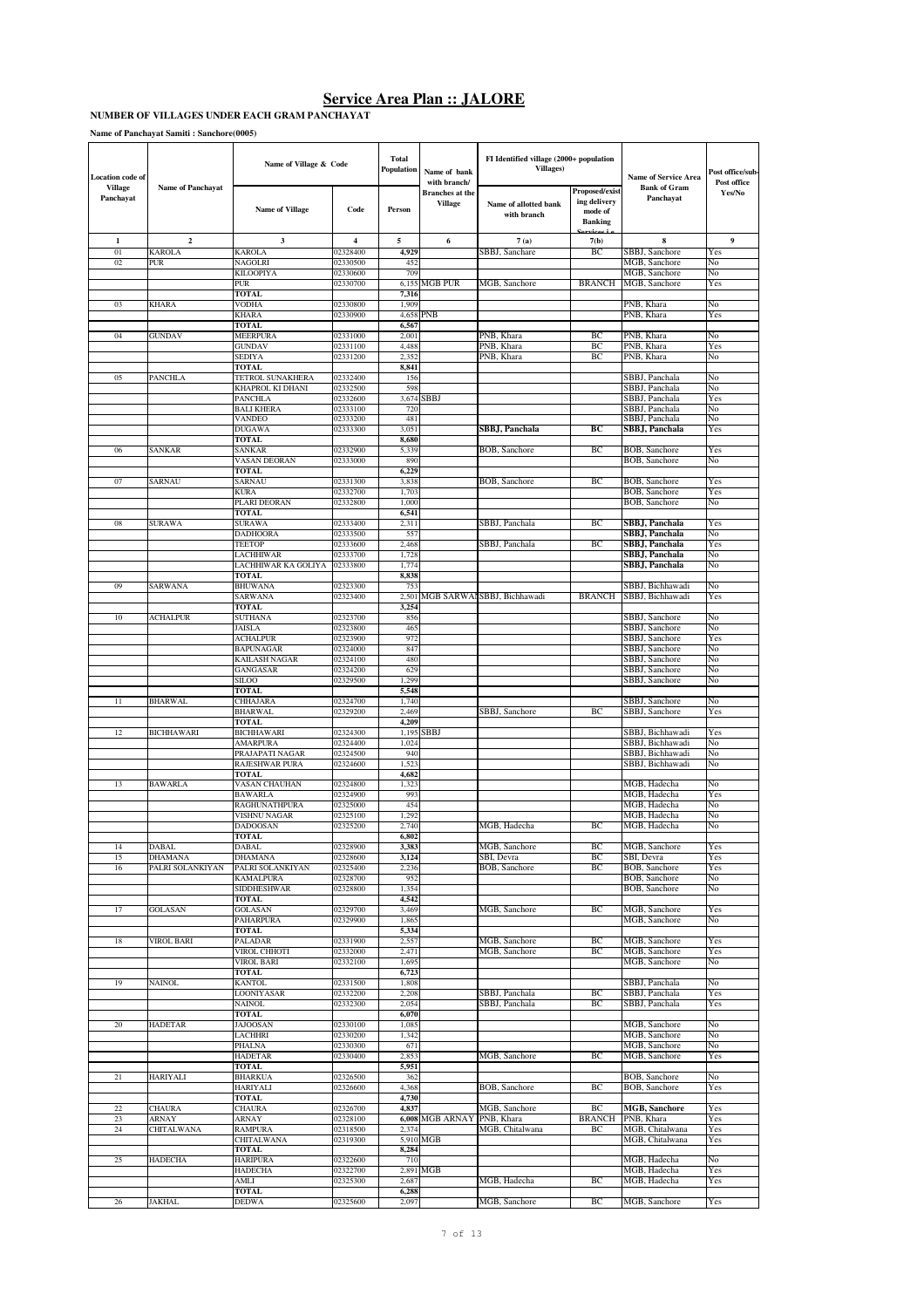### **Name of Panchayat Samiti : Sanchore(0005)**

| Location code of            |                   | Name of Village & Code                |                      | <b>Total</b><br>Population | Name of bank<br>with branch/             | FI Identified village (2000+ population<br><b>Villages</b> ) |                                                             | <b>Name of Service Area</b>          | Post office/sub<br>Post office |
|-----------------------------|-------------------|---------------------------------------|----------------------|----------------------------|------------------------------------------|--------------------------------------------------------------|-------------------------------------------------------------|--------------------------------------|--------------------------------|
| <b>Village</b><br>Panchayat | Name of Panchayat | <b>Name of Village</b>                | Code                 | Person                     | <b>Branches</b> at the<br><b>Village</b> | Name of allotted bank<br>with branch                         | Proposed/exist<br>ing delivery<br>mode of<br><b>Banking</b> | <b>Bank of Gram</b><br>Panchayat     | Yes/No                         |
| $\mathbf{1}$                | $\mathbf 2$       | 3                                     | $\overline{4}$       | 5                          | 6                                        | 7(a)                                                         | 7(b)                                                        | 8                                    | 9                              |
|                             |                   | <b>JAKHAL</b><br><b>TOTAL</b>         | 02325700             | 3,292<br>5,389             |                                          | MGB, Sanchore                                                | BC                                                          | MGB. Sanchore                        | Yes                            |
| 27                          | GURA HEMA         | MAILAWAS GUSAIYAN                     | 02319500             | 690                        |                                          |                                                              |                                                             | MGB, Jhab                            | No                             |
|                             |                   | <b>GURA HEMA</b><br>SAHU&DAUKIYAON KI | 02319600<br>02319700 | 2,064<br>1,802             |                                          | MGB, Jhab                                                    | BC                                                          | MGB, Jhab<br>MGB, Jhab               | Yes<br>No                      |
|                             |                   | DHANI                                 |                      |                            |                                          |                                                              |                                                             |                                      |                                |
|                             |                   | BHADOO & GOYTON KI                    | 02319800             | 941                        |                                          |                                                              |                                                             | MGB, Jhab                            | No                             |
|                             |                   | DHANI<br>SAILI                        | 02321000             | 1,538                      |                                          |                                                              |                                                             | MGB, Jhab                            | No                             |
|                             |                   | AMARPURA                              | 02321100             | 770                        |                                          |                                                              |                                                             | MGB, Jhab                            | No                             |
| 28                          | JHAB              | TOTAL<br>AMBA KI GOLIYA               | 02320700             | 7,805                      |                                          |                                                              |                                                             | MGB, Jhab                            | No                             |
|                             |                   | JHAB                                  | 02320800             | 1,040                      | 3,442 MGB                                |                                                              |                                                             | MGB, Jhab                            | Yes                            |
|                             |                   | <b>TOTAL</b>                          |                      | 4,482                      |                                          |                                                              |                                                             |                                      |                                |
| 29                          | <b>DOOGRI</b>     | KHAMRAI<br><b>DOOGRI</b>              | 02313300<br>02313400 | 1,378<br>3,323             | MGB DOONGI MGB, Keriya                   |                                                              | <b>BRANCH</b>                                               | MGB, Keriya<br>MGB, Keriya           | No<br>Yes                      |
|                             |                   | JALBERI                               | 02313500             | 942                        |                                          |                                                              |                                                             | MGB, Keriya                          | No                             |
| 30                          | <b>BHEEMGURA</b>  | <b>TOTAL</b><br>ARWA                  | 02314800             | 5,643<br>1,483             |                                          |                                                              |                                                             | MGB, Keriya                          | No                             |
|                             |                   | VERIYA                                | 02314900             | 1,496                      |                                          |                                                              |                                                             | MGB, Keriya                          | No                             |
|                             |                   | KALJI KI BERI                         | 02315100             | 1,379                      |                                          |                                                              |                                                             | MGB, Keriya                          | No                             |
|                             |                   | BHEEMGURA<br>TOTAL                    | 02315200             | 1,259<br>5,617             |                                          |                                                              |                                                             | MGB, Keriya                          | Yes                            |
| 31                          | SURACHAND         | <b>RAIPURIYA</b>                      | 02315000             | 755                        |                                          |                                                              |                                                             | <b>MGB</b> , Sanchore                | No                             |
|                             |                   | SURACHAND<br>MAILABAS CHARNAN         | 02315300<br>02316200 | 3,988<br>51                |                                          | MGB, Sanchore                                                | ВC                                                          | MGB, Sanchore<br>MGB, Sanchore       | Yes<br>No                      |
|                             |                   | <b>TOTAL</b>                          |                      | 4,794                      |                                          |                                                              |                                                             |                                      |                                |
| 32                          | SOONTHRI          | PHOGARWA                              | 02315700             | 50                         |                                          |                                                              |                                                             | SBBJ, Bichhawadi                     | No                             |
|                             |                   | SOONTHRI<br>UMARKOT                   | 02315800<br>02315900 | 1,418<br>461               |                                          |                                                              |                                                             | SBBJ, Bichhawadi<br>SBBJ, Bichhawadi | Yes<br>No                      |
|                             |                   | SANKARIYA                             | 02316100             | 1,322                      |                                          |                                                              |                                                             | SBBJ, Bichhawadi                     | No                             |
|                             |                   | VISHANPUR<br>VARANWA                  | 02317400<br>02317500 | 993<br>390                 |                                          |                                                              |                                                             | SBBJ, Bichhawadi<br>SBBJ, Bichhawadi | No<br>No                       |
|                             |                   | TOTAL                                 |                      | 4,634                      |                                          |                                                              |                                                             |                                      |                                |
| 33                          | KHEJARIYALI       | <b>BHAWATRA JOR @</b>                 | 02316000             | UnInhabited                |                                          |                                                              |                                                             | MGB, Hadecha                         | No                             |
|                             |                   | SARDARPURA<br>KHEJARIYALI             | 02316300             | 3,615                      |                                          | MGB, Hadecha                                                 | BC                                                          | MGB, Hadecha<br>MGB, Hadecha         | No<br>Yes                      |
|                             |                   | <b>RANKHAR</b>                        | 02316400             | UnInhabited                |                                          |                                                              |                                                             | MGB, Hadecha                         | No                             |
|                             |                   | AKORIYA<br>TOTAL                      | 02316500             | 520<br>4,135               |                                          |                                                              |                                                             | MGB, Hadecha                         | No                             |
| 34                          | JANVI             | MEDHA                                 | 02317800             | 305                        |                                          |                                                              |                                                             | MGB, Hadecha                         | No                             |
|                             |                   | <b>BHATWAS</b>                        | 02317900             | 313                        |                                          |                                                              |                                                             | MGB, Hadecha                         | No                             |
|                             |                   | <b>MARTAWA</b><br>GALIFA              | 02318000<br>02318100 | 242<br>1,654               |                                          |                                                              |                                                             | MGB, Hadecha<br>MGB, Hadecha         | No<br>No                       |
|                             |                   | JANVI                                 | 02323000             | 1,668                      |                                          |                                                              |                                                             | MGB, Hadecha                         | Yes                            |
| 35                          | <b>DOOTHWA</b>    | <b>TOTAL</b><br>CHIMRA                | 02313900             | 4,182<br>1,518             |                                          |                                                              |                                                             | MGB, Keriya                          | No                             |
|                             |                   | <b>BARSAL KI BERI</b>                 | 02314000             | 432                        |                                          |                                                              |                                                             | MGB, Keriya                          | No                             |
|                             |                   | HANUWANTPURA                          | 02314100             | 428                        |                                          |                                                              |                                                             | MGB, Keriya                          | No                             |
|                             |                   | DOOTHWA<br><b>TEMBI</b>               | 02314200<br>02314300 | 2,267<br>404               |                                          | MGB, Keriya                                                  | ВC                                                          | MGB, Keriya<br>MGB, Keriya           | Yes<br>No                      |
|                             |                   | PADARADI                              | 02314400             | 680                        |                                          |                                                              |                                                             | MGB, Keriya                          | No                             |
| 36                          | HOTI GAON         | TOTAL<br>HOTI GAON                    | 02318200             | 5,729<br>1,674             |                                          |                                                              |                                                             | MGB, Chitalwana                      | Yes                            |
|                             |                   | SHIVPURA                              | 02318300             | 977                        |                                          |                                                              |                                                             | MGB, Chitalwana                      | No                             |
|                             |                   | <b>SILOOSAN</b>                       | 02318400             | 968                        |                                          |                                                              |                                                             | MGB, Chitalwana                      | No                             |
| 37                          | <b>KERIYA</b>     | ГОТАІ<br>KERIYA                       | 02318600             | 3,619                      | 3,661 MGB                                |                                                              |                                                             | MGB, Keriya                          | Yes                            |
|                             |                   | SUNTA KOI                             | 02318700             | 1,264                      |                                          |                                                              |                                                             | MGB, Keriya                          | No                             |
|                             |                   | <b>HARNEEM</b><br>TOTAL               | 02319200             | 1,002<br>5,927             |                                          |                                                              |                                                             | MGB, Keriya                          | No                             |
| 38                          | <b>DAWAL</b>      | <b>DAWAL</b>                          | 02321800             | 2,933                      |                                          | MGB, Hadecha                                                 | BC                                                          | MGB, Hadecha                         | Yes                            |
|                             |                   | SANGARWA<br>VARANPURI                 | 02321900<br>02325500 | 1,146<br>271               |                                          |                                                              |                                                             | MGB, Hadecha<br>MGB, Hadecha         | No<br>No                       |
|                             |                   | TOTAL                                 |                      | 4,350                      |                                          |                                                              |                                                             |                                      |                                |
| 39                          | <b>PARAWA</b>     | <b>PARAWA</b><br>MALWARA              | 02325800<br>02325900 | 2,901<br>2,567             |                                          | MGB, Sanchore<br>MGB, Sanchore                               | BC<br>ВC                                                    | MGB, Sanchore<br>MGB, Sanchore       | Yes                            |
|                             |                   | <b>TOTAL</b>                          |                      | 5,468                      |                                          |                                                              |                                                             |                                      | Yes                            |
| 40                          | <b>RANODAR</b>    | <b>RANODAR</b>                        | 02319400             | 3,492                      |                                          | MGB, Chitalwana                                              | BC                                                          | MGB, Chitalwana                      | Yes                            |
| 41                          | NIMBAU            | NIMBAU                                | 02320600             | 1,763                      |                                          |                                                              |                                                             | SBI, Devra                           | No                             |
|                             |                   | MOOLI                                 | 02327000             | 1,712                      |                                          |                                                              |                                                             | SBI. Devra                           | No                             |
|                             |                   | BAGLI<br><b>TOTAL</b>                 | 02327100             | 1,113<br>4,588             |                                          |                                                              |                                                             | SBI, Devra                           | No                             |
| 42                          | DEORA             | DEORA                                 | 02327200             | 4,166 SBI                  |                                          |                                                              |                                                             | SBI, Devra                           | Yes                            |
|                             |                   | VAPA                                  | 02327300             | 648                        |                                          |                                                              |                                                             | SBI, Devra                           | No                             |
|                             |                   | <b>BHOOTEL</b><br>TOTAL               | 02327400             | 1,858<br>6,672             |                                          |                                                              |                                                             | SBI, Devra                           | No                             |
| 43                          | ITADA             | <b>DHARNAWAS</b>                      | 02319900             | 1,027                      |                                          |                                                              |                                                             | MGB, Jhab                            | No                             |
|                             |                   | ITADA<br>TATRA                        | 02320000<br>02320100 | 1,289<br>824               |                                          |                                                              |                                                             | MGB, Jhab<br>MGB, Jhab               | Yes<br>No                      |
|                             |                   | <b>RAMPURA</b>                        | 02320200             | 817                        |                                          |                                                              |                                                             | MGB, Jhab                            | No                             |
|                             |                   | VAMAL                                 | 02320300             | 605                        |                                          |                                                              |                                                             | MGB, Jhab                            | No                             |
|                             |                   | BORLI<br><b>TOTAL</b>                 | 02320900             | 719<br>5,281               |                                          |                                                              |                                                             | MGB, Jhab                            | No                             |
| 44                          | AKOLI             | <b>TETROL RATHORAN</b>                | 02321200             | 1,291                      |                                          |                                                              |                                                             | MGB, Jhab                            | No                             |
|                             |                   | SIYAKO & RADO KI<br>DHANI             | 02321300             | 288                        |                                          |                                                              |                                                             | MGB, Jhab                            | No                             |
|                             |                   | AKOLI                                 | 02326000             | 1,736                      |                                          |                                                              |                                                             | MGB, Jhab                            | Yes                            |
|                             |                   | MARWARI KALBIYON                      | 02326100             | 685                        |                                          |                                                              | BC                                                          | MGB, Jhab                            | No                             |
|                             |                   | KHIRODI<br><b>TOTAL</b>               | 02326200             | 2,779<br>6,779             |                                          | MGB, Jhab                                                    |                                                             | MGB, Jhab                            | Yes                            |
| 45                          | TANPI             | TANPI                                 | 02314500             | 1,807                      |                                          |                                                              |                                                             | MGB, Keriya                          | No                             |
|                             |                   | K.R.BANDHA KUA<br><b>MADOPURA</b>     | 02314600<br>02314700 | 924<br>1,284               |                                          |                                                              |                                                             | MGB, Keriya<br>MGB, Keriya           | No<br>No                       |
|                             |                   | NARAYANPURA                           | 02315400             | 803                        |                                          |                                                              |                                                             | MGB, Keriya                          | No                             |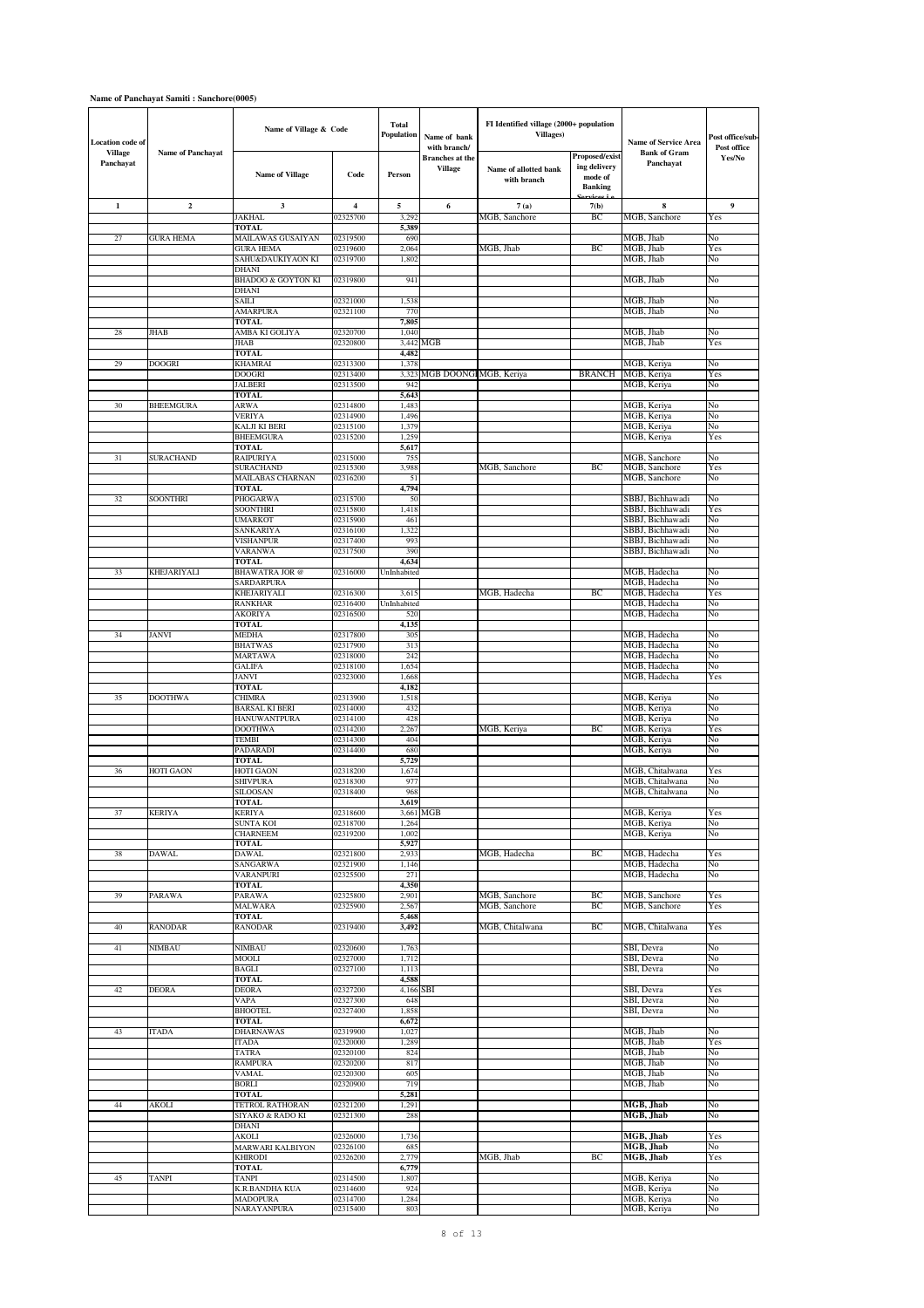## **Name of Panchayat Samiti : Sanchore(0005)**

| <b>Location</b> code of     |                   | Name of Village & Code                      |                         | Total<br>Population | Name of bank<br>with branch/             | FI Identified village (2000+ population<br>Villages) |                                                             | <b>Name of Service Area</b>          | Post office/sub-<br>Post office |
|-----------------------------|-------------------|---------------------------------------------|-------------------------|---------------------|------------------------------------------|------------------------------------------------------|-------------------------------------------------------------|--------------------------------------|---------------------------------|
| <b>Village</b><br>Panchayat | Name of Panchayat | <b>Name of Village</b>                      | Code                    | Person              | <b>Branches</b> at the<br><b>Village</b> | Name of allotted bank<br>with branch                 | Proposed/exist<br>ing delivery<br>mode of<br><b>Banking</b> | <b>Bank of Gram</b><br>Panchayat     | Yes/No                          |
| $\mathbf 1$                 | $\mathbf 2$       | $\mathbf{3}$                                | $\overline{\mathbf{4}}$ | 5                   | 6                                        | 7(a)                                                 | 7(b)                                                        | 8                                    | 9                               |
|                             |                   | NIMBAJ<br>PAWTA                             | 02315500<br>02315600    | 604<br>312          |                                          |                                                      |                                                             | MGB, Keriya<br>MGB, Keriya           | No<br>No                        |
|                             |                   | <b>TOTAL</b>                                |                         | 5,734               |                                          |                                                      |                                                             |                                      |                                 |
| 46                          | <b>KESOORI</b>    | KHASARVI                                    | 02317600                | 1,935               |                                          |                                                      |                                                             | MGB, Jhab                            | No                              |
|                             |                   | <b>BHADROON</b>                             | 02317700                | 244                 |                                          |                                                      |                                                             | MGB. Jhab                            | No                              |
|                             |                   | <b>KESOORI</b><br><b>TOTAL</b>              | 02323100                | 2,456<br>4,635      |                                          | MGB, Jhab                                            | ВC                                                          | MGB, Jhab                            | Yes                             |
| 47                          | <b>KACHHELA</b>   | ISROL                                       | 02322400                | 1,558               |                                          |                                                      |                                                             | MGB, Hadecha                         | No                              |
|                             |                   | GODARON KI DHANI                            | 02322500                | 296                 |                                          |                                                      |                                                             | MGB, Hadecha                         | No                              |
|                             |                   | (HANUMANJI KA RASTA)<br><b>KACHHELA</b>     | 02322800                | 1,824               |                                          |                                                      |                                                             | MGB, Hadecha                         | No                              |
|                             |                   | <b>BAGSARI</b>                              | 02322900                | 934                 |                                          |                                                      |                                                             | MGB, Hadecha                         | No                              |
|                             |                   | <b>TOTAL</b>                                |                         | 4,612               |                                          |                                                      |                                                             |                                      |                                 |
| 48                          | SIWARA            | PADARDI<br><b>SIWARA</b>                    | 02321400<br>02321500    | 838<br>2,157        |                                          | MGB, Chitalwana                                      | BC                                                          | MGB, Chitalwana<br>MGB, Chitalwana   | No<br>Yes                       |
|                             |                   | <b>DHANERIYA</b>                            | 02321600                | 1,255               |                                          |                                                      |                                                             | MGB, Chitalwana                      | No                              |
|                             |                   | JHOTRA                                      | 02321700                | 2,022               |                                          | MGB, Chitalwana                                      | BC                                                          | MGB, Chitalwana                      | Yes                             |
| 49                          | <b>JORADAR</b>    | <b>TOTAL</b><br><b>RIDKA</b>                | 02316600                | 6,272<br>631        |                                          |                                                      |                                                             | SBBJ, Bichhawadi                     | No                              |
|                             |                   | <b>BHAWATRA</b>                             | 02316700                | 630                 |                                          |                                                      |                                                             | SBBJ, Bichhawadi                     | Yes                             |
|                             |                   | KUKDEEYA                                    | 02316800                | 679                 |                                          |                                                      |                                                             | SBBJ, Bichhawadi                     | No                              |
|                             |                   | MANDALI                                     | 02316900                | 142<br>325          |                                          |                                                      |                                                             | SBBJ, Bichhawadi<br>SBBJ, Bichhawadi | No<br>No                        |
|                             |                   | <b>JORADAR</b><br><b>DHEENGPURA</b>         | 02317000<br>02317200    | 846                 |                                          |                                                      |                                                             | SBBJ, Bichhawadi                     | No                              |
|                             |                   | <b>TOTAL</b>                                |                         | 3,253               |                                          |                                                      |                                                             |                                      |                                 |
| 50                          | GOMI              | <b>RATANPURA</b>                            | 02322000<br>02322100    | 1,578<br>1,334      |                                          |                                                      |                                                             | MGB. Chitalwana                      | Yes                             |
|                             |                   | <b>HIDWARA</b><br>GOMI                      | 02322200                | 777                 |                                          |                                                      |                                                             | MGB, Chitalwana<br>MGB, Chitalwana   | No<br>No                        |
|                             |                   | RATAURA                                     | 02322300                | 857                 |                                          |                                                      |                                                             | MGB, Chitalwana                      | No                              |
|                             |                   | <b>TOTAL</b>                                |                         | 4,546               |                                          |                                                      |                                                             |                                      |                                 |
| 51                          | SENSAWA           | SAYAR KA KOSEETA<br>SENSAWA                 | 02313600<br>02313700    | 982<br>2,436        |                                          | MGB, Sanchore                                        | BC                                                          | MGB, Sanchore<br>MGB, Sanchore       | No<br>Yes                       |
|                             |                   | AGRAWA                                      | 02313800                | 2,002               |                                          | MGB, Sanchore                                        | BC                                                          | MGB, Sanchore                        | Yes                             |
|                             |                   | <b>TOTAL</b>                                |                         | 5,420               |                                          |                                                      |                                                             |                                      |                                 |
| 52                          | JODHAWAS          | ANKHOL<br><b>JODHAWAS</b>                   | 02320400<br>02320500    | 1,497<br>2,434      |                                          | SBI, Devra                                           | BC                                                          | SBI, Devra<br>SBI, Devra             | No<br>Yes                       |
|                             |                   | <b>TOTAL</b>                                |                         | 3,931               |                                          |                                                      |                                                             |                                      |                                 |
| 53                          | VEERAWA           | KUNDAKI                                     | 02318800                | 655                 |                                          |                                                      |                                                             | MGB, Keriya                          | No                              |
|                             |                   | MEGHAWA<br><b>VEERAWA</b>                   | 02318900<br>02319000    | 1,769<br>3,053      |                                          | MGB, Keriya                                          | BC                                                          | MGB, Keriya<br>MGB, Keriya           | No<br>Yes                       |
|                             |                   | <b>HALI BAO</b>                             | 02319100                | 1,549               |                                          |                                                      |                                                             | MGB, Keriya                          | No                              |
|                             |                   | <b>TOTAL</b>                                |                         | 7,026               |                                          |                                                      |                                                             |                                      |                                 |
| 54                          | <b>BHATKI</b>     | <b>BHATKI</b><br><b>BALERA</b>              | 02317100<br>02317300    | 1,338<br>977        |                                          |                                                      |                                                             | MGB, Hadecha<br>MGB, Hadecha         | No<br>Yes                       |
|                             |                   | NALDHARA                                    | 02323200                | 1,097               |                                          |                                                      |                                                             | MGB, Hadecha                         | No                              |
|                             |                   | <b>TOTAL</b>                                |                         | 3,412               |                                          |                                                      |                                                             |                                      |                                 |
| 55                          | <b>DANTIYA</b>    | <b>BANK</b><br><b>DANTIYA</b>               | 02323500<br>02323600    | 1,606<br>1,643      |                                          |                                                      |                                                             | SBBJ,Bichhawadi<br>SBBJ, Bichhawadi  | No<br>No                        |
|                             |                   | TOTAL                                       |                         | 3,249               |                                          |                                                      |                                                             |                                      |                                 |
| 56                          | KOD               | <b>DHOORWA</b>                              | 02329300                | 774                 |                                          |                                                      |                                                             | MGB, Sanchore                        | No                              |
|                             |                   | LALPUR<br><b>KOD</b>                        | 02329400<br>02329600    | 1,221<br>2,198      |                                          | MGB, Sanchore                                        | BC                                                          | MGB, Sanchore<br>MGB, Sanchore       | No<br>Yes                       |
|                             |                   | <b>TOTAL</b>                                |                         | 4,193               |                                          |                                                      |                                                             |                                      |                                 |
| 57                          | KILAWA            | AGAR                                        | 02329000<br>02329100    | 1,456<br>1,744      |                                          |                                                      |                                                             | BOB, Sanchore                        | No                              |
|                             |                   | KILAWA<br>TOTAL                             |                         | 3,200               |                                          |                                                      |                                                             | <b>BOB</b> , Sanchore                | No                              |
|                             | DHAN              | <b>RALAN</b>                                |                         | 588                 |                                          |                                                      |                                                             |                                      |                                 |
|                             |                   | DHANTA                                      | 02328300                | 2,863               |                                          | <b>BOB</b> , Sanchore                                | BC                                                          | <b>BOB</b> , Sanchore                | Yes                             |
|                             |                   | <b>DANGRA</b><br>TOTAL                      | 02328500                | 1,976<br>5,427      |                                          |                                                      |                                                             | BOB, Sanchore                        | No                              |
| 59                          | <b>PAMANA</b>     | <b>JELATRA</b>                              | 02327500                | 3,018               |                                          | SBI, Devra                                           | ВC                                                          | SBI, Devra                           | Yes                             |
|                             |                   | PAMANA<br><b>TOTAL</b>                      | 02327600                | 3,989<br>7,007      |                                          | SBI, Devra                                           | BC                                                          | SBI, Devra                           | Yes                             |
| 60                          | PRATAPPURA        | <b>GARDALI</b>                              | 02329800                | 1,594               |                                          |                                                      |                                                             | MGB, Sanchore                        | No                              |
|                             |                   | PRATAPPURA                                  | 02330000                | 1,242               |                                          |                                                      |                                                             | MGB, Sanchore                        | No                              |
|                             |                   | <b>BARSAM</b><br><b>TOTAL</b>               | 02331800                | 2,210<br>5,046      |                                          | MGB, Sanchore                                        | ВC                                                          | MGB, Sanchore                        | Yes                             |
| 61                          | <b>DANTA</b>      | DANTA                                       | 02331400                | 2,325               |                                          | MGB, Sanchore                                        | BC                                                          | MGB, Sanchore                        | Yes                             |
|                             |                   | <b>MEDA JAGEER</b>                          | 02331600                | 3,177               |                                          | MGB, Sanchore                                        | BC                                                          | MGB, Sanchore                        | Yes                             |
|                             |                   | <b>PATHMERA</b><br><b>TOTAL</b>             | 02331700                | 465<br>5,967        |                                          |                                                      |                                                             | MGB, Sanchore                        | No                              |
| 62                          | <b>BHADROONA</b>  | <b>KARAWARI</b>                             | 02326300                | 1,477               |                                          |                                                      |                                                             | MGB, Sanchore                        | No                              |
|                             |                   | MALIYON KA GOLIYA                           | 02326400                | 1,133               |                                          |                                                      |                                                             | MGB, Sanchore                        | No                              |
|                             |                   | <b>BHADROONA</b><br>KOLA REBARIYON KI       | 02326800<br>02326900    | 3,425<br>1,464      |                                          | MGB, Sanchore                                        | ВC                                                          | MGB, Sanchore<br>MGB, Sanchore       | Yes<br>No                       |
|                             |                   | DHANI                                       |                         |                     |                                          |                                                      |                                                             |                                      |                                 |
|                             |                   | <b>TOTAL</b>                                |                         | 7,499               |                                          |                                                      |                                                             |                                      |                                 |
| 63                          | <b>BIJROL</b>     | <b>BIJROL KHERA</b><br><b>BIJROL GOLIYA</b> | 02327700<br>02327800    | 1,766<br>1,059      |                                          |                                                      |                                                             | SBI, Devra<br>SBI, Devra             | Yes<br>No                       |
|                             |                   | LIYADRA                                     | 02327900                | 1,179               |                                          |                                                      |                                                             | SBI, Devra                           | No                              |
|                             |                   | JEROL                                       | 02328000                | 1,391               |                                          |                                                      |                                                             | SBI, Devra                           | No                              |
|                             |                   | <b>TOTAL</b>                                |                         | 5,395               |                                          |                                                      |                                                             |                                      |                                 |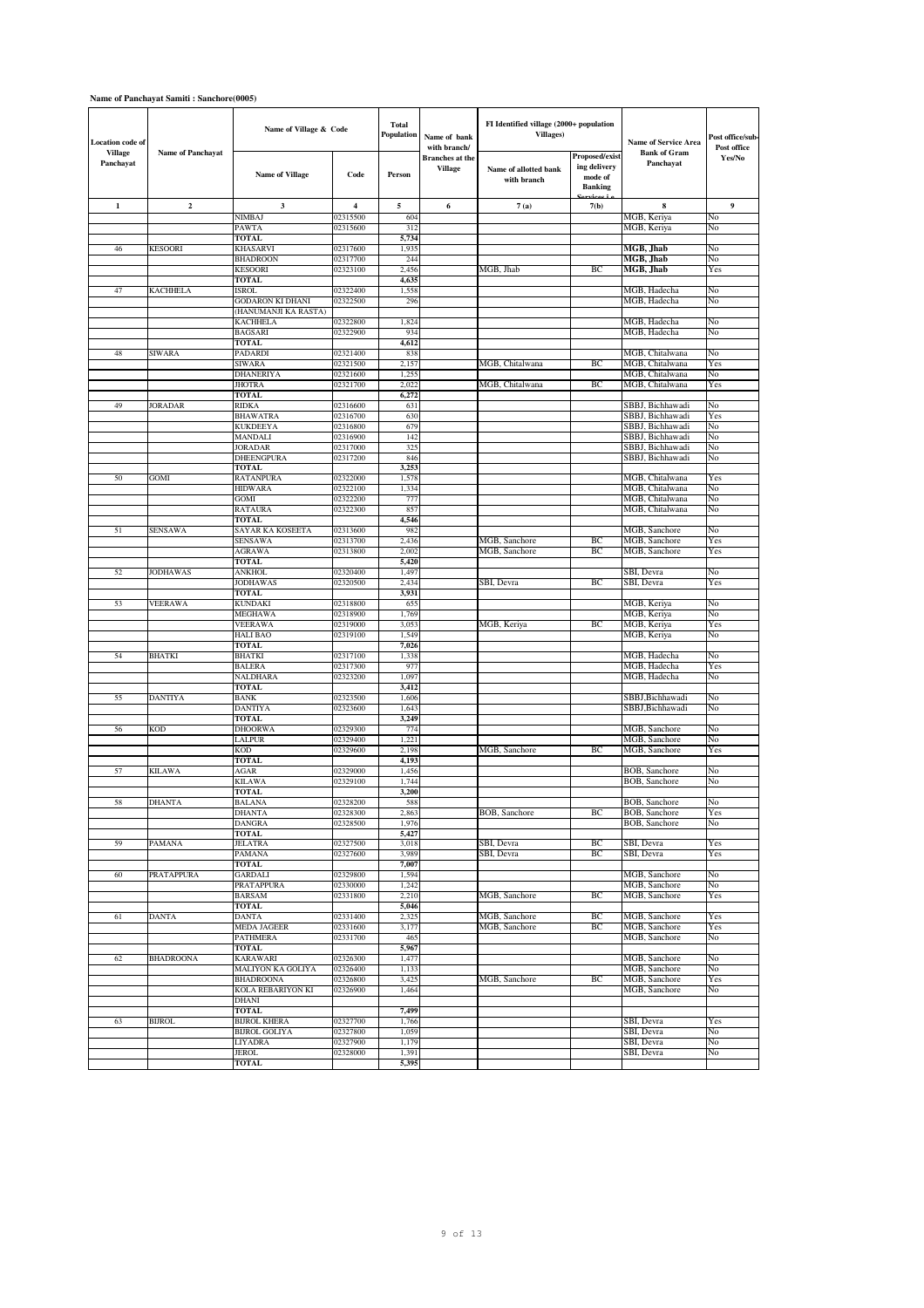### **NUMBER OF VILLAGES UNDER EACH GRAM PANCHAYAT**

**Name of Panchayat Samiti : Raniwara(0006)**

| Location code of            |                                 | Name of Village & Code              |                      | Total<br>Population  | Name of bank with                        |                                      | FI Identified village (2000+ population Villages)                            | <b>Name of Service Area</b>            | Post office/sub-<br>Post office |
|-----------------------------|---------------------------------|-------------------------------------|----------------------|----------------------|------------------------------------------|--------------------------------------|------------------------------------------------------------------------------|----------------------------------------|---------------------------------|
| <b>Village</b><br>Panchayat | <b>Name of Panchayat</b>        | <b>Name of Village</b>              | Code                 | Person               | branch/Branches at the<br><b>Village</b> | Name of allotted bank<br>with branch | Proposed/existing delivery<br>mode of Banking Services<br>i.e. BC/ATM/Branch | Bank of Gram Panchayat                 | Yes/No                          |
| $\mathbf{1}$                | $\overline{2}$                  | 3                                   | $\overline{4}$       | 5                    | 6                                        | 7(a)                                 | 7(b)                                                                         | 8                                      | 9                               |
| 01<br>02                    | RANIWARA KALAN<br><b>KORKA</b>  | RANIWARA KALAN<br>KORKA             | 02338300<br>02333900 | 2,162                | 12,797 SBBJ, BOI & MGB GB                | MGB GB, Karda                        | ВC                                                                           | SBBJ, Raniwara<br>MGB GB, Karda        | Yes<br>Yes                      |
|                             |                                 | <b>BHATEEP</b>                      | 02334000             | 2,136                |                                          | MGB GB, Karda                        | BС                                                                           | MGB GB, Karda                          | Yes                             |
|                             |                                 | <b>DIGAON</b>                       | 02334100             | 1,923                |                                          |                                      |                                                                              | MGB GB, Karda                          |                                 |
| 03                          | KARDA                           | <b>TOTAL</b><br>KARDA               | 02334300             | 6,221                | 6,850 MGB GB                             |                                      |                                                                              | MGB GB, Karda                          | Yes                             |
| 04                          | <b>CHATWARA</b>                 | SAMRANI                             | 02334200             | 1,421                |                                          |                                      |                                                                              | MGB GB, Karda                          | No                              |
|                             |                                 | CHATWARA                            | 02334400             | 3,059                |                                          | MGB GB, Karda                        | BС                                                                           | MGB GB, Karda                          | Yes                             |
|                             |                                 | LAKHAWAS<br><b>TOTAL</b>            | 02335600             | 1,657<br>6,137       |                                          |                                      |                                                                              | MGB GB, Karda                          | No                              |
| 05                          | <b>CHITRODI</b>                 | CHITRODI                            | 02334900             | 1,507                |                                          |                                      |                                                                              | MGB GB, Malwara                        | Yes                             |
|                             |                                 | <b>BASRA BHOJA</b>                  | 02335000             | 942                  |                                          |                                      |                                                                              | MGB GB, Malwara                        | No                              |
|                             |                                 | <b>CHARA</b><br>KORI CHAUPAWATAN    | 02335200<br>02335300 | 1,259<br>2,045       |                                          | MGB GB, Malwara                      | BС                                                                           | MGB GB, Malwara<br>MGB GB, Malwara     | No<br>Yes                       |
|                             |                                 | <b>TOTAL</b>                        |                      | 5,753                |                                          |                                      |                                                                              |                                        |                                 |
| 06                          | <b>KAGMALA</b>                  | <b>BILAR</b><br>CHANDPURA           | 02335100<br>02337000 | 1,369<br>593         |                                          |                                      |                                                                              | MGB GB, Malwara<br>MGB GB, Malwara     | Yes<br>No                       |
|                             |                                 | KAGMALA                             | 02337100             | 2,012                |                                          | MGB GB, Malwara                      | BС                                                                           | MGB GB, Malwara                        | Yes                             |
|                             |                                 | TOTAL                               |                      | 3,974                |                                          |                                      |                                                                              |                                        |                                 |
| 07                          | <b>RATANPUR</b>                 | MAITRIWARA<br>MAROOWARA             | 02339700<br>02339800 | 2,698<br>1,944       |                                          | MGB GB, Raniwara                     | ВC                                                                           | MGB GB, Raniwara<br>MGB GB, Raniwara   | Yes<br>No                       |
|                             |                                 | RATANPUR                            | 02339900             | 3,139                |                                          | MGB GB. Raniwara                     | ВC                                                                           | MGB GB, Raniwara                       | Yes                             |
|                             |                                 | TOTAL                               |                      | 7,781                |                                          |                                      |                                                                              |                                        |                                 |
| 08                          | <b>AKHRAD</b>                   | <b>DADOKI</b><br>AKHRAD             | 02337200<br>02337300 | 1,203<br>1,151       |                                          |                                      |                                                                              | MGB GB, Malwara<br>MGB GB, Malwara     | No<br>Yes                       |
|                             |                                 | VADA                                | 02337400             | 506                  |                                          |                                      |                                                                              | MGB GB, Malwara                        | No                              |
|                             |                                 | DAULATPURA                          | 02338000             | 1,223                |                                          |                                      |                                                                              | MGB GB, Malwara                        | No                              |
|                             |                                 | TEJAWAS<br>TOTAL                    | 02338100             | 240<br>4,323         |                                          |                                      |                                                                              | MGB GB, Malwara                        | No                              |
| 09                          | <b>BARGAON</b>                  | MOKHAMPURA                          | 02341300             | 59                   |                                          |                                      |                                                                              | MGB GB, Bargaon                        | No                              |
|                             |                                 | BARGAON<br>ADAPURA                  | 02341800<br>02341900 | 5,506<br>696         | MGB GB                                   |                                      |                                                                              | MGB GB, Bargaon<br>MGB GB, Bargaon     | Yes<br>No                       |
|                             |                                 | VAGATAPURA                          | 02342000             | 1,411                |                                          |                                      |                                                                              | MGB GB, Bargaon                        | No                              |
|                             |                                 | TOTAL                               |                      | 7,672                |                                          |                                      |                                                                              |                                        |                                 |
| 10                          | <b>DHAMSEEN</b>                 | <b>DHAMSEEN</b><br><b>JETPURA</b>   | 02341600<br>02341700 | 2,510<br>1,128       |                                          | MGB GB, Bargaon                      | ВC                                                                           | MGB GB, Bargaon<br>MGB GB, Bargaon     | Yes<br>No                       |
|                             |                                 | RUPAWATI KALAN                      | 02342100             | 734                  |                                          |                                      |                                                                              | MGB GB, Bargaon                        | No                              |
|                             |                                 | RUPAWATI KHURD<br><b>BAMANWARA</b>  | 02342200             | 762<br>1,853         |                                          |                                      |                                                                              | MGB GB, Bargaon                        | No<br>No                        |
|                             |                                 | <b>TOTAL</b>                        | 02342300             | 6,987                |                                          |                                      |                                                                              | MGB GB, Bargaon                        |                                 |
| 11                          | <b>DANTWARA</b>                 | KHERAKURI                           | 02335700             |                      |                                          |                                      |                                                                              | PNB, Bhinmal                           | No                              |
|                             |                                 | <b>DANTWARA</b><br>KHERA SARIYANA   | 02335800<br>02336200 | 3,783<br>UnInhabited |                                          | PNB, Bhinmal                         | ВC                                                                           | PNB, Bhinmal<br>PNB, Bhinmal           | Yes<br>No                       |
|                             |                                 | TOTAL                               |                      | 3,784                |                                          |                                      |                                                                              |                                        |                                 |
| 12                          | <b>SILASAN</b>                  | PARAWI                              | 02336700             | 583                  |                                          |                                      |                                                                              | BOI, Raniwara                          | No                              |
|                             |                                 | SILASAN<br>CHIRPATIYA               | 02336800<br>02336900 | 2,382<br>981         |                                          | BOI, Raniwara                        | ВC                                                                           | <b>BOI</b> , Raniwara<br>BOI, Raniwara | Yes                             |
|                             |                                 | TOTAL                               |                      | 3,946                |                                          |                                      |                                                                              |                                        |                                 |
| 13<br>14                    | <b>KARWARA</b><br><b>SEWARA</b> | <b>KARWARA</b><br>SEWARA            | 02336100<br>02339000 | 3,452<br>3,978       |                                          | PNB, Bhinmal<br>SBBJ, Raniwara       | BС<br>ВC                                                                     | PNB, Bhinmal<br>SBBJ, Raniwara         | Yes<br>Yes                      |
| 15                          | RANIWARA KHURD                  | RANIWARA KHURD                      | 02338200             | 3,845                |                                          | BOI, Raniwara                        | ВC                                                                           | BOI, Raniwara                          | Yes                             |
| 16                          | <b>BANDHAR</b>                  | SANWLAWAS                           | 02334500             | 1,120                |                                          |                                      |                                                                              | MGB GB, Karda                          | No                              |
|                             |                                 | <b>BARETHA</b><br><b>BANDHAR</b>    | 02335400<br>02335500 | 1,223<br>2,372       |                                          | MGB GB, Karda                        | BС                                                                           | MGB GB, Karda<br>MGB GB, Karda         | No<br>Yes                       |
|                             |                                 | <b>TOTAL</b>                        |                      | 4,715                |                                          |                                      |                                                                              |                                        |                                 |
| 17                          | <b>ROPSI</b>                    | DHANWARA                            | 02334600<br>02334700 | 1,219                |                                          |                                      |                                                                              | PNB, Bhinmal                           | No                              |
|                             |                                 | ROPSI<br>ALRI                       | 02334800             | 2,612<br>2,036       |                                          | PNB, Bhinmal<br>PNB, Bhinmal         | ВC<br>BC                                                                     | PNB, Bhinmal<br>PNB, Bhinmal           | Yes<br>Yes                      |
|                             |                                 | TOTAL                               |                      | 5,867                |                                          |                                      |                                                                              |                                        |                                 |
| 18                          | <b>MALWARA</b>                  | FATAPURA                            | 02337600             | 1,189                | 4,070 MGB GB                             |                                      |                                                                              | MGB GB, Malwara<br>MGB GB, Malwara     | No                              |
|                             |                                 | MALWARA<br><b>TOTAL</b>             | 02337700             | 5,259                |                                          |                                      |                                                                              |                                        | Yes                             |
| 19                          | <b>AJODAR</b>                   | <b>SEWADIYA</b>                     | 02340500             | 1,181                |                                          |                                      |                                                                              | SBBJ, Raniwara                         | No                              |
|                             |                                 | <b>DODWADIYA</b><br><b>ADARWARA</b> | 02340600<br>02340700 | 620<br>745           |                                          |                                      |                                                                              | SBBJ, Raniwara<br>SBBJ, Raniwara       | No<br>No                        |
|                             |                                 | AJODAR                              | 02340800             | 3,008                |                                          | SBBJ, Raniwara                       | BC                                                                           | SBBJ, Raniwara                         | Yes                             |
| 20                          | <b>DHANOL</b>                   | <b>TOTAL</b><br><b>BHAWARIYA</b>    | 02340100             | 5,554<br>717         |                                          |                                      |                                                                              | MGB GB, Bargaon                        | No                              |
|                             |                                 | DHANOL                              | 02340200             | 4,119                |                                          | MGB GB, Bargaon                      | BC                                                                           | MGB GB, Bargaon                        | Yes                             |
|                             |                                 | <b>TOTAL</b>                        |                      | 4,836                |                                          |                                      |                                                                              |                                        |                                 |
| 21<br>22                    | <b>JAKHRI</b><br>GANG           | <b>JAKHRI</b><br><b>HEERPURA</b>    | 02340000<br>02338800 | 790                  | 5,436 BOI JAKHARI                        | BOI, Raniwara                        | <b>BRANCH</b>                                                                | BOI, Raniwara<br>MGB GB, Raniwara      | Yes<br>No                       |
|                             |                                 | MANDARDI                            | 02339300             | 655                  |                                          |                                      |                                                                              | MGB GB, Raniwara                       | No                              |
|                             |                                 | GANG<br>CHIMANGARH                  | 02339400<br>02339500 | 1,836<br>1,037       |                                          |                                      |                                                                              | MGB GB, Raniwara<br>MGB GB, Raniwara   | Yes<br>No                       |
|                             |                                 | TOTAL                               |                      | 4,318                |                                          |                                      |                                                                              |                                        |                                 |
| 23                          | <b>KURA</b>                     | PAL                                 | 02338700             | 1,569                |                                          |                                      |                                                                              | MGB GB, Raniwara                       | No                              |
|                             |                                 | SATROO<br>KURA                      | 02338900<br>02339100 | 2,073<br>1,330       |                                          | MGB GB, Raniwara                     | BС                                                                           | MGB GB, Raniwara<br>MGB GB, Raniwara   | Yes<br>No                       |
|                             |                                 | <b>HARSHWARA</b>                    | 02339200             | 2,195                |                                          | MGB GB, Raniwara                     | ВC                                                                           | MGB GB, Raniwara                       | Yes                             |
| 24                          | MERA                            | TOTAL<br><b>TAVEEDAR</b>            | 02336300             | 7,167<br>1,789       |                                          |                                      |                                                                              | BOI, Raniwara                          | No                              |
|                             |                                 | <b>GOLWARA</b>                      | 02336400             | 1,094                |                                          |                                      |                                                                              | BOI, Raniwara                          | No                              |
|                             |                                 | <b>DOODHWAT</b>                     | 02336500             | 786                  |                                          |                                      |                                                                              | <b>BOI</b> , Raniwara                  | No                              |
|                             |                                 | MERA<br>TOTAL                       | 02336600             | 1,789<br>5,458       |                                          |                                      |                                                                              | BOI, Raniwara                          | Yes                             |
| 25                          | <b>DOONGRI</b>                  | <b>DOONGRI</b>                      | 02340900             | 3,309                |                                          | SBI, Bhinmal                         | BC                                                                           | SBI, Bhinmal                           | Yes                             |
|                             |                                 | RAMPURA<br><b>BHATWAS</b>           | 02341100             | 1,335<br>507         |                                          |                                      |                                                                              | SBI, Bhinmal                           | No<br>No                        |
|                             |                                 | <b>TOTAL</b>                        | 02341200             | 5,151                |                                          |                                      |                                                                              | SBI, Bhinmal                           |                                 |
| 26                          | <b>KOTRA</b>                    | <b>KOTRA</b>                        | 02335900             | 2,204                |                                          | PNB, Bhinmal                         | BC                                                                           | PNB, Bhinmal                           | Yes                             |
|                             |                                 | MOKHATARA<br><b>TOTAL</b>           | 02336000             | 2,548<br>4,752       |                                          | PNB, Bhinmal                         | BC                                                                           | PNB, Bhinmal                           | Yes                             |
| 27                          | <b>SURAJWARA</b>                | <b>DHULIYA</b>                      | 02337500             | 775                  |                                          |                                      |                                                                              | BOI, Raniwara                          | No                              |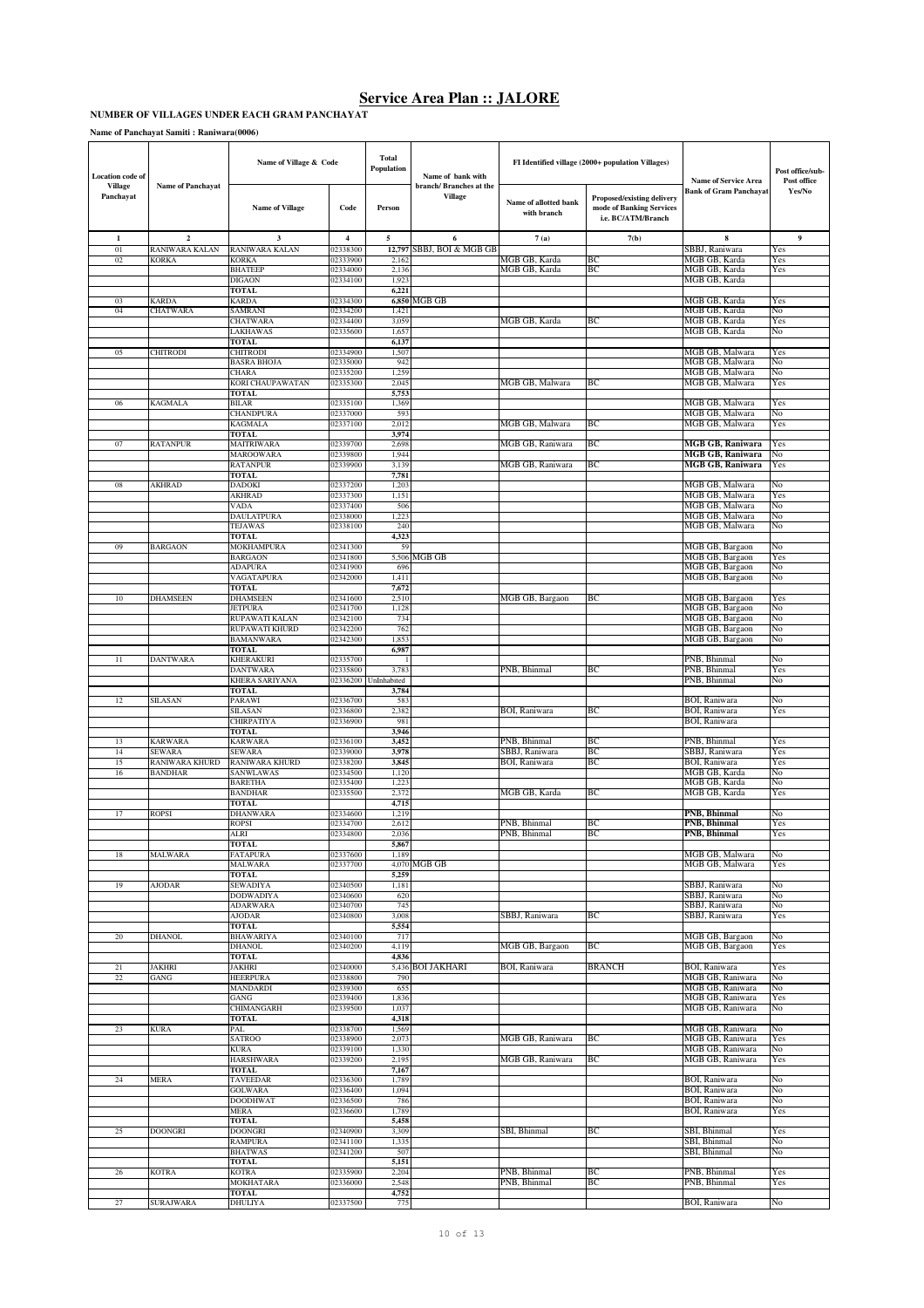# **Name of Panchayat Samiti : Raniwara(0006)**

| <b>Location</b> code of<br><b>Village</b><br>Panchayat | <b>Name of Panchayat</b> | Name of Village & Code |                         | Total<br>Population | Name of bank with<br>branch/Branches at the |                                      | FI Identified village (2000+ population Villages)                            | <b>Name of Service Area</b>   | Post office/sub-<br>Post office |
|--------------------------------------------------------|--------------------------|------------------------|-------------------------|---------------------|---------------------------------------------|--------------------------------------|------------------------------------------------------------------------------|-------------------------------|---------------------------------|
|                                                        |                          | <b>Name of Village</b> | Code                    | Person              | Village                                     | Name of allotted bank<br>with branch | Proposed/existing delivery<br>mode of Banking Services<br>i.e. BC/ATM/Branch | <b>Bank of Gram Panchayat</b> | Yes/No                          |
| 1                                                      | $\overline{2}$           | 3                      | $\overline{\mathbf{4}}$ | 5                   | 6                                           | 7(a)                                 | 7(b)                                                                         | 8                             | 9                               |
|                                                        |                          | <b>SURAJWARA</b>       | 02337800                | 1,572               |                                             |                                      |                                                                              | <b>BOI, Raniwara</b>          | Yes                             |
|                                                        |                          | <b>KER</b>             | 02337900                | 851                 |                                             |                                      |                                                                              | <b>BOI</b> , Raniwara         | No                              |
|                                                        |                          | <b>RODA</b>            | 02341000                | 985                 |                                             |                                      |                                                                              | <b>BOI</b> , Raniwara         | No                              |
|                                                        |                          | <b>TOTAL</b>           |                         | 4,183               |                                             |                                      |                                                                              |                               |                                 |
| 28                                                     | <b>JALERA KHURD</b>      | <b>JALERA KALAN</b>    | 02338400                | 1,872               |                                             |                                      |                                                                              | MGB GB, Raniwara              | No                              |
|                                                        |                          | <b>JALERA KHURD</b>    | 02338500                | 2,450               |                                             | MGB GB, Raniwara                     | BС                                                                           | MGB GB, Raniwara              | No                              |
|                                                        |                          | <b>VADAL</b>           | 02338600                | 473                 |                                             |                                      |                                                                              | MGB GB, Raniwara              | No                              |
|                                                        |                          | <b>TOTAL</b>           |                         | 4,795               |                                             |                                      |                                                                              |                               |                                 |
| 29                                                     | <b>JORWAS</b>            | <b>JORWAS</b>          | 02340300                | 1,828               |                                             |                                      |                                                                              | MGB GB, Bargaon               | No                              |
|                                                        |                          | <b>MEDAK KHURD</b>     | 02341400                | 773                 |                                             |                                      |                                                                              | MGB GB, Bargaon               | No                              |
|                                                        |                          | <b>MEDAK KALAN</b>     | 02341500                | 1,557               |                                             |                                      |                                                                              | MGB GB, Bargaon               | No                              |
|                                                        |                          | TOTAL                  |                         | 4,158               |                                             |                                      |                                                                              |                               |                                 |
| 30                                                     | <b>DAIPUR</b>            | <b>DAIPUR</b>          | 02339600                | 2,690               |                                             | <b>BOI, Raniwara</b>                 | BС                                                                           | BOI, Raniwara                 | Yes                             |
|                                                        |                          | <b>SINGAWAS</b>        | 02340400                | 1,510               |                                             |                                      |                                                                              | <b>BOI</b> , Raniwara         | No                              |
|                                                        |                          | <b>TOTAL</b>           |                         | 4,200               |                                             |                                      |                                                                              |                               |                                 |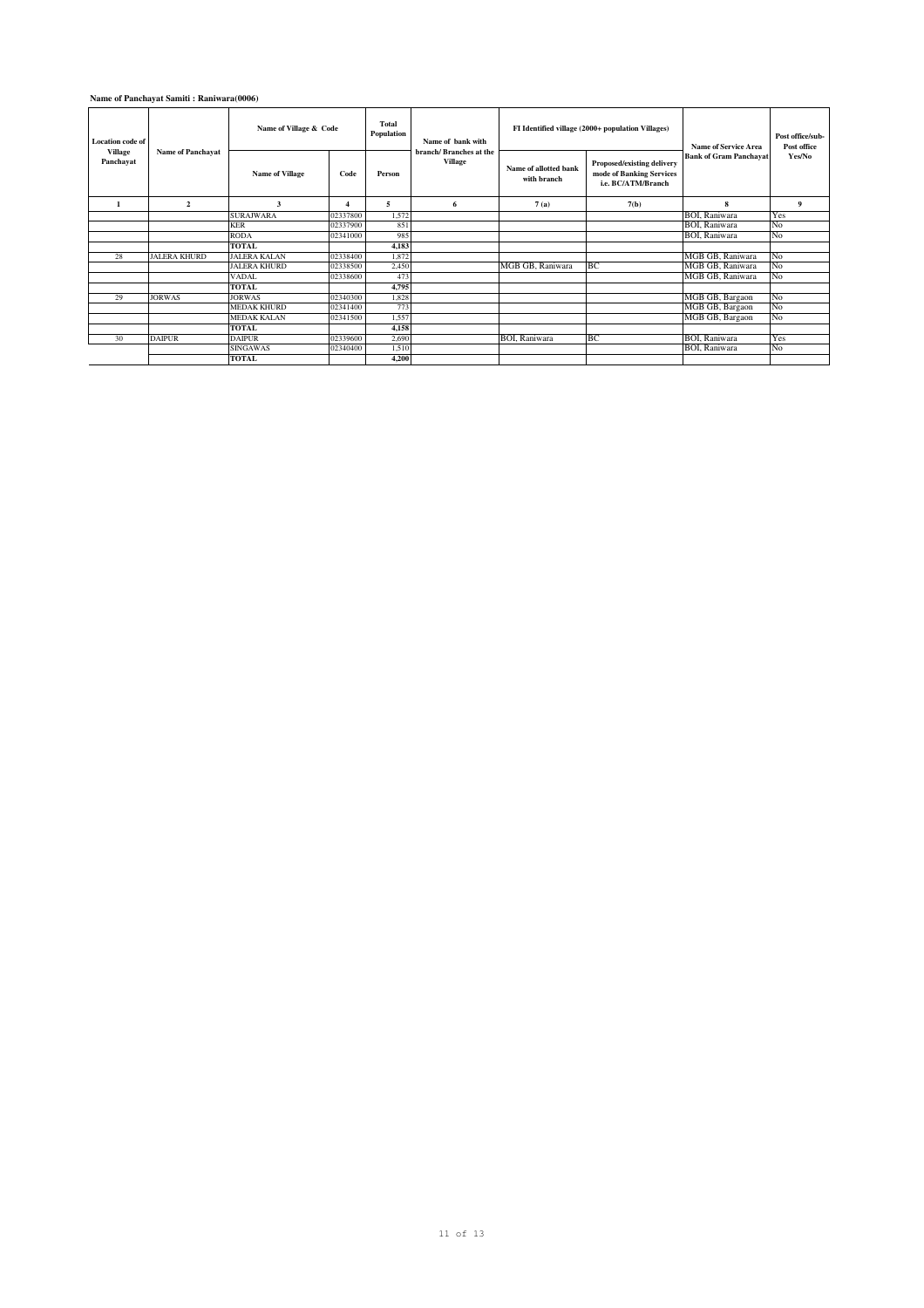**NUMBER OF VILLAGES UNDER EACH GRAM PANCHAYAT**

**Name of Panchayat Samiti : Jaswantpura(0007)**

| Location code of  |                              | Name of Village & Code              |                      | Total<br>Population | Name of bank with                 |                                               | FI Identified village (2000+ population Villages)                                      | <b>Name of Service Area</b>                      | Post office/sub-<br>Post office |
|-------------------|------------------------------|-------------------------------------|----------------------|---------------------|-----------------------------------|-----------------------------------------------|----------------------------------------------------------------------------------------|--------------------------------------------------|---------------------------------|
| Village Panchayat | <b>Name of Panchayat</b>     | <b>Name of Village</b>              | Code                 | Person              | branch/Branches<br>at the Village | Name of allotted bank<br>with branch          | Proposed/existing<br>delivery mode of Banking<br>Services i.e.<br><b>BC/ATM/Branch</b> | <b>Bank of Gram Panchayat</b>                    | Yes/No                          |
| 1                 | $\mathbf{2}$                 | 3                                   | 4                    | 5                   | 6                                 | 7(a)                                          | 7(b)                                                                                   | 8                                                | 9                               |
| 01                | ASWANT PURA                  | <b>JEETPURA</b>                     | 02307200             | 1,023               |                                   |                                               |                                                                                        | SBBJ, Jaswant Pura                               | No                              |
|                   |                              | <b>JASWANT PURA</b><br><b>TOTAL</b> | 02307400             | 4,399<br>5,422      | SBBJ                              |                                               |                                                                                        | SBBJ, Jaswant Pura                               | Yes                             |
| 02                | <b>GAJAPURA</b>              | <b>BIKANWAS</b>                     | 02306700             | 757                 |                                   |                                               |                                                                                        | SBBJ, Jaswant Pura                               | No                              |
|                   |                              | GAJAPURA 2/3                        | 02306800             | 773                 |                                   |                                               |                                                                                        | SBBJ, Jaswant Pura                               | Yes                             |
|                   |                              | <b>GAJAPURA 1/3</b>                 | 02306900             | 75                  |                                   |                                               |                                                                                        | SBBJ, Jaswant Pura                               | Yes                             |
|                   |                              | PADAR                               | 02307000<br>02307100 | 513<br>600          |                                   |                                               |                                                                                        | <b>SBBJ</b> . Jaswant Pura<br>SBBJ, Jaswant Pura | No<br>No                        |
|                   |                              | <b>UCHMAT</b><br><b>BARA BHAWJI</b> | 02307300             | 628                 |                                   |                                               |                                                                                        | SBBJ, Jaswant Pura                               | No                              |
|                   |                              | <b>TOTAL</b>                        |                      | 3,346               |                                   |                                               |                                                                                        |                                                  |                                 |
| 03                | <b>KALAPURA</b>              | <b>GOLANA</b>                       | 02306500             | 2,164               |                                   | MGB GB, Jaswant Pura BC                       |                                                                                        | MGB GB, Jaswant Pura                             | Yes                             |
|                   |                              | <b>KALAPURA</b>                     | 02306600             | 1,856               |                                   |                                               |                                                                                        | MGB GB, Jaswant Pura                             | Yes                             |
|                   |                              | <b>TOTAL</b>                        |                      | 4,020               |                                   |                                               |                                                                                        |                                                  |                                 |
| 04                | <b>DHANSA</b>                | DHANSA                              | 02298300             | 7,572               | MGB GB                            |                                               |                                                                                        | MGB GB, Dhansa                                   | Yes                             |
| 05<br>06          | <b>SERNA</b><br><b>MODRA</b> | <b>SERNA</b><br><b>MODRA</b>        | 02298400<br>02298500 | 3,146<br>4,668      | MGB GB                            | MGB GB, Dhansa                                | BC                                                                                     | MGB GB, Dhansa<br>MGB GB, Modra                  | Yes<br>Yes                      |
|                   |                              | MODRA KI DHANI                      | 02298600             | 517                 |                                   |                                               |                                                                                        | MGB GB, Modra                                    | No                              |
|                   |                              | <b>TOTAL</b>                        |                      | 5,185               |                                   |                                               |                                                                                        |                                                  |                                 |
| 07                | TAWAB                        | TAWAB                               | 02302100             | 4,732               | MGB GB                            |                                               |                                                                                        | MGB GB, Tawab                                    | Yes                             |
| 08                | <b>JODWARA</b>               | LOOR                                | 02301100             | 1,440               |                                   |                                               |                                                                                        | MGB GB, Tawab                                    | No                              |
|                   |                              | <b>ROTA</b>                         | 02301200             | 720                 |                                   |                                               |                                                                                        | MGB GB, Tawab                                    | No                              |
|                   |                              | <b>JODWARA</b>                      | 02301300             | 2,333               |                                   | MGB GB, Tawab                                 | BC                                                                                     | MGB GB, Tawab                                    | Yes                             |
| 09                | <b>BHAROORI</b>              | TOTAL<br>DELWARA                    | 02300600             | 4,493<br>1,749      |                                   |                                               |                                                                                        | MGB GB, Tawab                                    | No                              |
|                   |                              | <b>BHAROORI</b>                     | 02302300             | 1,726               |                                   |                                               |                                                                                        | MGB GB, Tawab                                    | Yes                             |
|                   |                              | MUNTHLA KABA                        | 02302400             | 1,999               |                                   |                                               |                                                                                        | MGB GB, Tawab                                    | Yes                             |
|                   |                              | <b>TOTAL</b>                        |                      | 5,474               |                                   |                                               |                                                                                        |                                                  |                                 |
| 10                | <b>KHANPUR</b>               | <b>KHANPUR</b>                      | 02300700             | 2,251               |                                   | SBBJ, Bhinmal ADB                             | BС                                                                                     | SBBJ, Bhinmal ADB                                | Yes                             |
|                   |                              | BHADARDA                            | 02300800             | 2,414               |                                   | SBBJ, Bhinmal ADB                             | BС                                                                                     | SBBJ, Bhinmal ADB                                | Yes                             |
|                   |                              | TOTAL                               |                      | 4,665               |                                   |                                               |                                                                                        |                                                  |                                 |
| 11                | PUNANG KALAN                 | JHAK<br>PUNANG KHURD                | 02303200<br>02303300 | 1,597<br>469        |                                   |                                               |                                                                                        | MGB GB, Ramseen<br>MGB GB, Ramseen               | No<br>No                        |
|                   |                              | PUNANG KALAN                        | 02303400             | 1,183               |                                   |                                               |                                                                                        | MGB GB, Ramseen                                  | No                              |
|                   |                              | <b>RATPURA</b>                      | 02303500             | 741                 |                                   |                                               |                                                                                        | MGB GB, Ramseen                                  | No                              |
|                   |                              | <b>TOTAL</b>                        |                      | 3,990               |                                   |                                               |                                                                                        |                                                  |                                 |
| 12                | SAWIDAR                      | SAWIDAR                             | 02304900             | 2,290               |                                   | SBBJ, Bhinmal ADB                             | BC                                                                                     | SBBJ, Bhinmal ADB                                | Yes                             |
|                   |                              | <b>KARLOO</b>                       | 02305000             | 2,158               |                                   | SBBJ, Bhinmal ADB                             | ВC                                                                                     | SBBJ, Bhinmal ADB                                | Yes                             |
|                   |                              | <b>TOTAL</b>                        |                      | 4,448               |                                   |                                               | ВC                                                                                     |                                                  |                                 |
| 13                | <b>THOOR</b>                 | THOOR<br><b>SINDHARA</b>            | 02302500<br>02304600 | 3,074<br>1,800      |                                   | MGB GB, Tawab                                 |                                                                                        | MGB GB, Tawab<br>MGB GB, Tawab                   | Yes<br>Yes                      |
|                   |                              | <b>TOTAL</b>                        |                      | 4,874               |                                   |                                               |                                                                                        |                                                  |                                 |
| 14                | PAWLI                        | PAWLI                               | 02300300             | 3,935               |                                   | MGB GB, Jaswant Pura BC                       |                                                                                        | MGB GB, Jaswant Pura                             | Yes                             |
|                   |                              | MANDHAR                             | 02300400             | 1,094               |                                   |                                               |                                                                                        | MGB GB, Jaswant Pura                             | Yes                             |
|                   |                              | PAHARPURA                           | 02304800             | 1,666               |                                   |                                               |                                                                                        | MGB GB, Jaswant Pura                             | No                              |
|                   |                              | TOTAL                               |                      | 6,695               |                                   |                                               |                                                                                        |                                                  |                                 |
| 15                | <b>GAJIPURA</b>              | KHANDA DEOL                         | 02300100             | 2,173               |                                   | SBBJ, Bhinmal ADB                             | <b>BC</b>                                                                              | SBBJ, Bhinmal ADB                                | Yes                             |
|                   |                              | <b>GAJIPURA</b><br><b>KODITA</b>    | 02300200<br>02300500 | 1,708<br>860        |                                   |                                               |                                                                                        | SBBJ, Bhinmal ADB<br>SBBJ, Bhinmal ADB           | Yes<br>No                       |
|                   |                              | <b>TOTAL</b>                        |                      | 4,741               |                                   |                                               |                                                                                        |                                                  |                                 |
| 16                | <b>DORDA</b>                 | PAWTI                               | 02304300             | 1,625               |                                   |                                               |                                                                                        | MGB GB, Jaswant Pura                             | Yes                             |
|                   |                              | DORDA                               | 02304700             | 1,694               |                                   |                                               |                                                                                        | MGB GB, Jaswant Pura                             | No                              |
|                   |                              | <b>TOTAI</b>                        |                      | 3,319               |                                   |                                               |                                                                                        |                                                  |                                 |
| 17                | POORAN                       | DERDI                               | 02305900             | 520                 |                                   |                                               |                                                                                        | MGB GB, Malwara                                  | No                              |
|                   |                              | KOTRA<br>POORAN                     | 02306000<br>02306100 | 403<br>3,126        |                                   | MGB GB, Malwara                               | BC                                                                                     | MGB GB, Malwara<br>MGB GB, Malwara               | No<br>Yes                       |
|                   |                              | TOTAL                               |                      | 4,049               |                                   |                                               |                                                                                        |                                                  |                                 |
| 18                | PANSERI                      | PANSERI                             | 02305700             | 3,318               |                                   | MGB GB, Malwara                               | BC                                                                                     | MGB GB, Malwara                                  | Yes                             |
|                   |                              | <b>DHANPURA</b>                     | 02305800             | 774                 |                                   |                                               |                                                                                        | MGB GB, Malwara                                  | No                              |
|                   |                              | <b>TOTAL</b>                        |                      | 4,092               |                                   |                                               |                                                                                        |                                                  |                                 |
| 19                | <b>DANTLAWAS</b>             | SHIVGARH                            | 02305200             | 1,008               |                                   | MGB GB, Jaswant Pura BC                       |                                                                                        | MGB GB, Jaswant Pura No                          |                                 |
|                   |                              | <b>RAJPURA</b><br><b>DANTLAWAS</b>  | 02305300<br>02305600 | 2,110               |                                   | 2,350 MGB DANTLAW MGB GB, Jaswant Pura BRANCH |                                                                                        | MGB GB, Jaswant Pura Yes<br>MGB GB, Jaswant Pura | Yes                             |
|                   |                              | THAN MATAJI                         | 02306200             | 19                  |                                   |                                               |                                                                                        | MGB GB, Jaswant Pura                             |                                 |
|                   |                              | TOTAL                               |                      | 5,487               |                                   |                                               |                                                                                        |                                                  |                                 |
| 20                | RAJI KA BAS                  | MANOHARJI KA BAS                    | 02305100             | 892                 |                                   |                                               |                                                                                        | SBBJ, Jaswant Pura                               | No                              |
|                   |                              | RAJI KA BAS                         | 02305400             | 2,025               |                                   | SBBJ, Jaswant Pura                            | BС                                                                                     | SBBJ, Jaswant Pura                               | Yes                             |
|                   |                              | <b>CHEKLA</b>                       | 02305500             | 720                 |                                   |                                               |                                                                                        | SBBJ, Jaswant Pura                               | No                              |
|                   |                              | JAWIYA<br><b>KEEBLA</b>             | 02306300<br>02306400 | 600<br>708          |                                   |                                               |                                                                                        | SBBJ, Jaswant Pura<br>SBBJ, Jaswant Pura         | No                              |
|                   |                              | <b>TOTAL</b>                        |                      | 4,945               |                                   |                                               |                                                                                        |                                                  | No                              |
| 21                | <b>BASRA DHANJI</b>          | <b>BASRA DHANJI</b>                 | 02301400             | 2,583               |                                   | MGB GB, Modra                                 | BC                                                                                     | MGB GB, Modra                                    | Yes                             |
|                   |                              | VISHNOIYON KA GOLIYA                | 02301500             | 487                 |                                   |                                               |                                                                                        | MGB GB, Modra                                    | No                              |
|                   |                              | <b>TOTAL</b>                        |                      | 3,070               |                                   |                                               |                                                                                        |                                                  |                                 |
| $22\,$            | <b>SOMTA</b>                 | SOMTA                               | 02302000             | 3,138               |                                   | MGB GB, Ramseen                               | BC                                                                                     | MGB GB, Ramseen                                  | Yes                             |
| 23                | MUDTARA SILI                 | MUDTARA SILI                        | 02302600             | 2,088               |                                   | MGB GB, Ramseen                               | BC                                                                                     | MGB GB, Ramseen                                  | Yes                             |
|                   |                              | <b>MALPURA</b><br><b>TOTAL</b>      | 02302700             | 402<br>2,490        |                                   |                                               |                                                                                        | MGB GB, Ramseen                                  | No                              |
| 24                | <b>RAMSEEN</b>               | RAMSEEN                             | 02303600             |                     | 8,376 SBBJ, MGB GB                |                                               |                                                                                        | MGB GB, Ramseen                                  | Yes                             |
| 25                | MANDOLI                      | MANDOLI                             | 02303000             | 3,193               |                                   | MGB GB, Ramseen                               | BC                                                                                     | MGB GB, Ramseen                                  | Yes                             |
|                   |                              | <b>BHOOTWAS</b>                     | 02303100             | 347                 |                                   |                                               |                                                                                        | MGB GB, Ramseen                                  | No                              |
|                   |                              | <b>TOTAL</b>                        |                      | 3,540               |                                   |                                               |                                                                                        |                                                  |                                 |
| 26                | <b>CHANDOOR</b>              | <b>CHANDOOR</b>                     | 02304200             | 1,567               |                                   |                                               |                                                                                        | MGB GB, Jaswant Pura Yes                         |                                 |
|                   |                              | PHAIDANI                            | 02304400             | 656                 |                                   |                                               |                                                                                        | MGB GB, Jaswant Pura No                          |                                 |